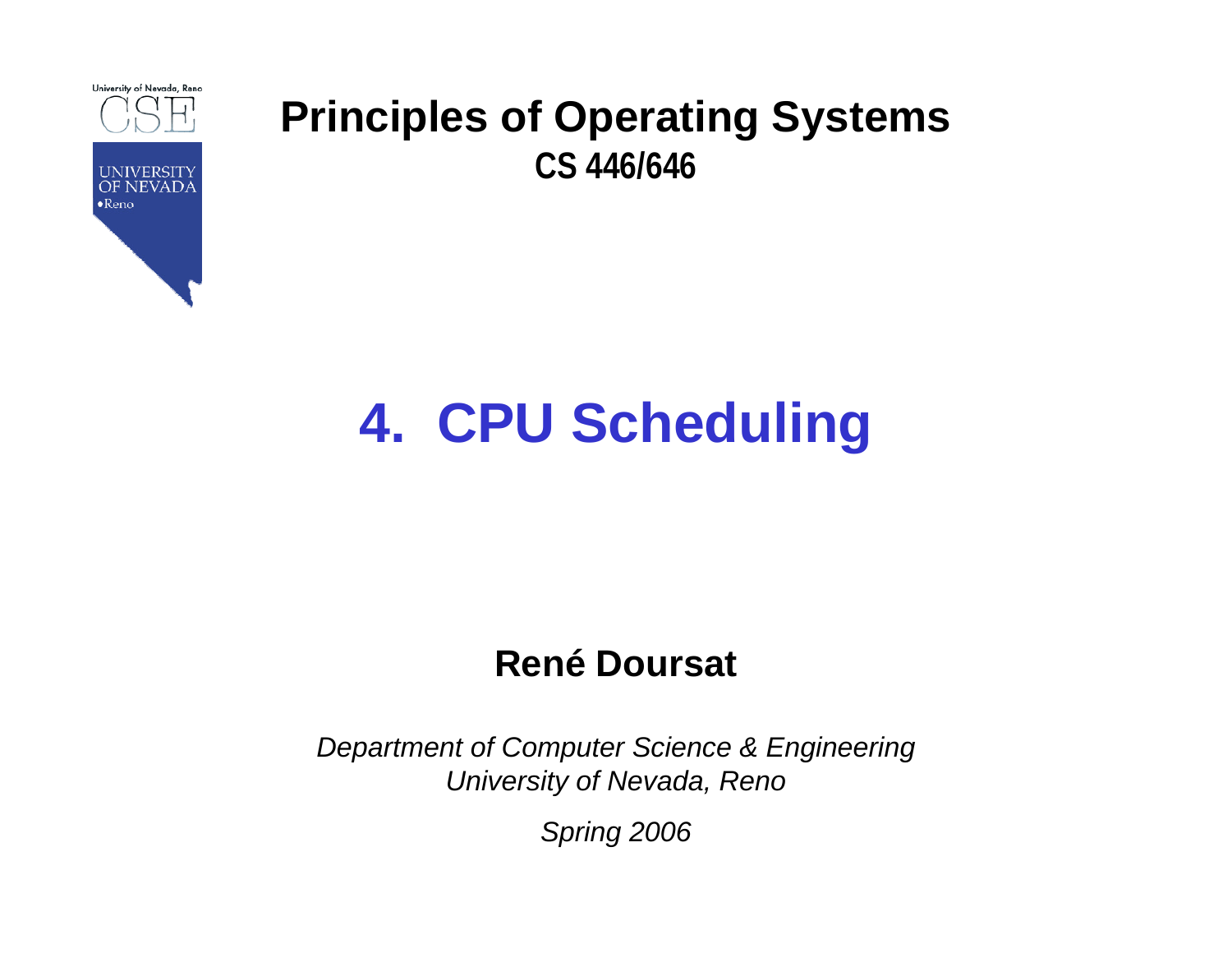- **0. Course Presentation**
- **1. Introduction to Operating Systems**
- **2. Processes**
- **3. Memory Management**
- **4. CPU Scheduling**
- **5. Input/Output**
- **6. File System**
- **7. Case Studies**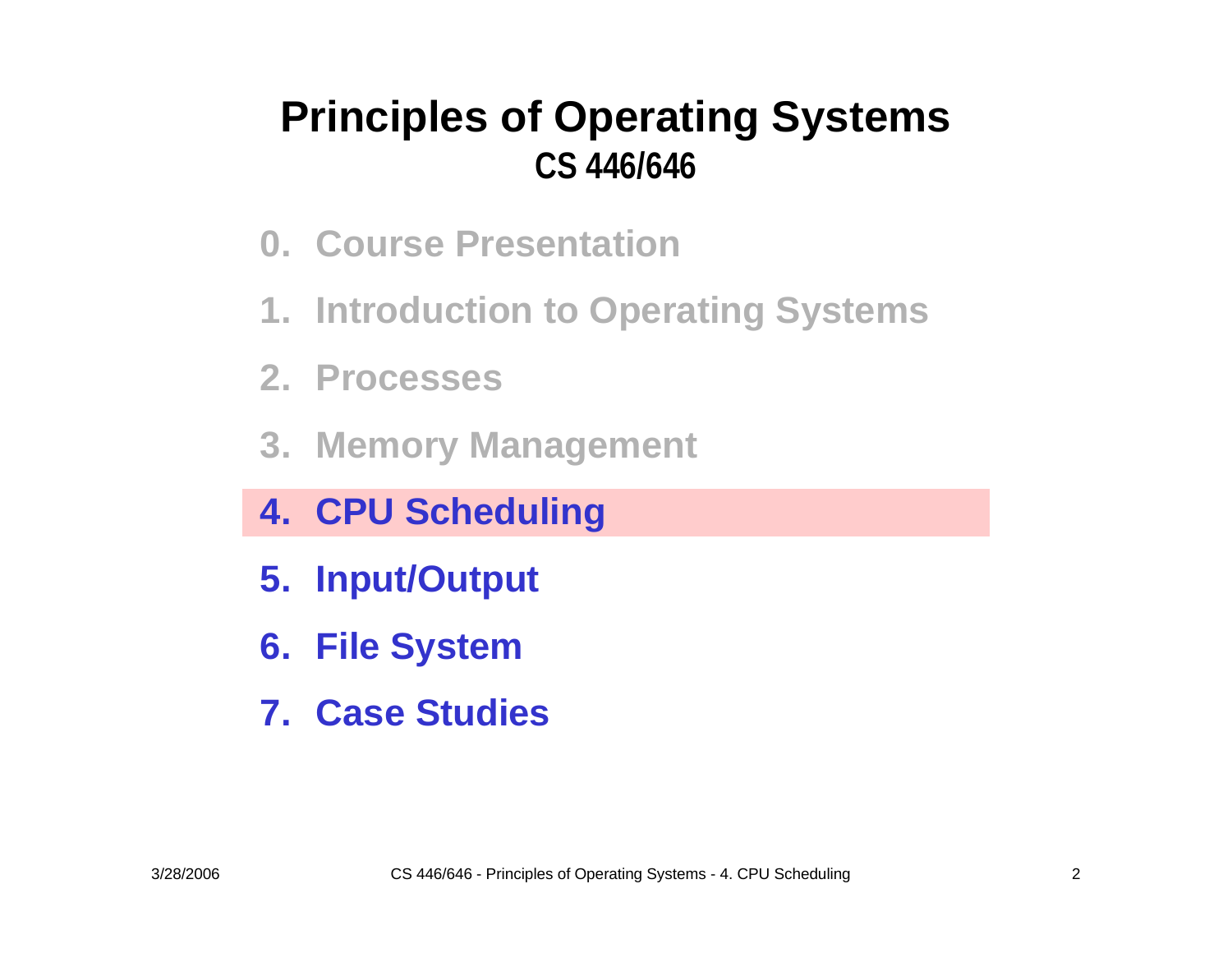#### **4. CPU Scheduling**

- **a.Concepts of Scheduling**
- **b. Scheduling Algorithms**
- **c. Queuing Analysis**
- **d. Thread Scheduling**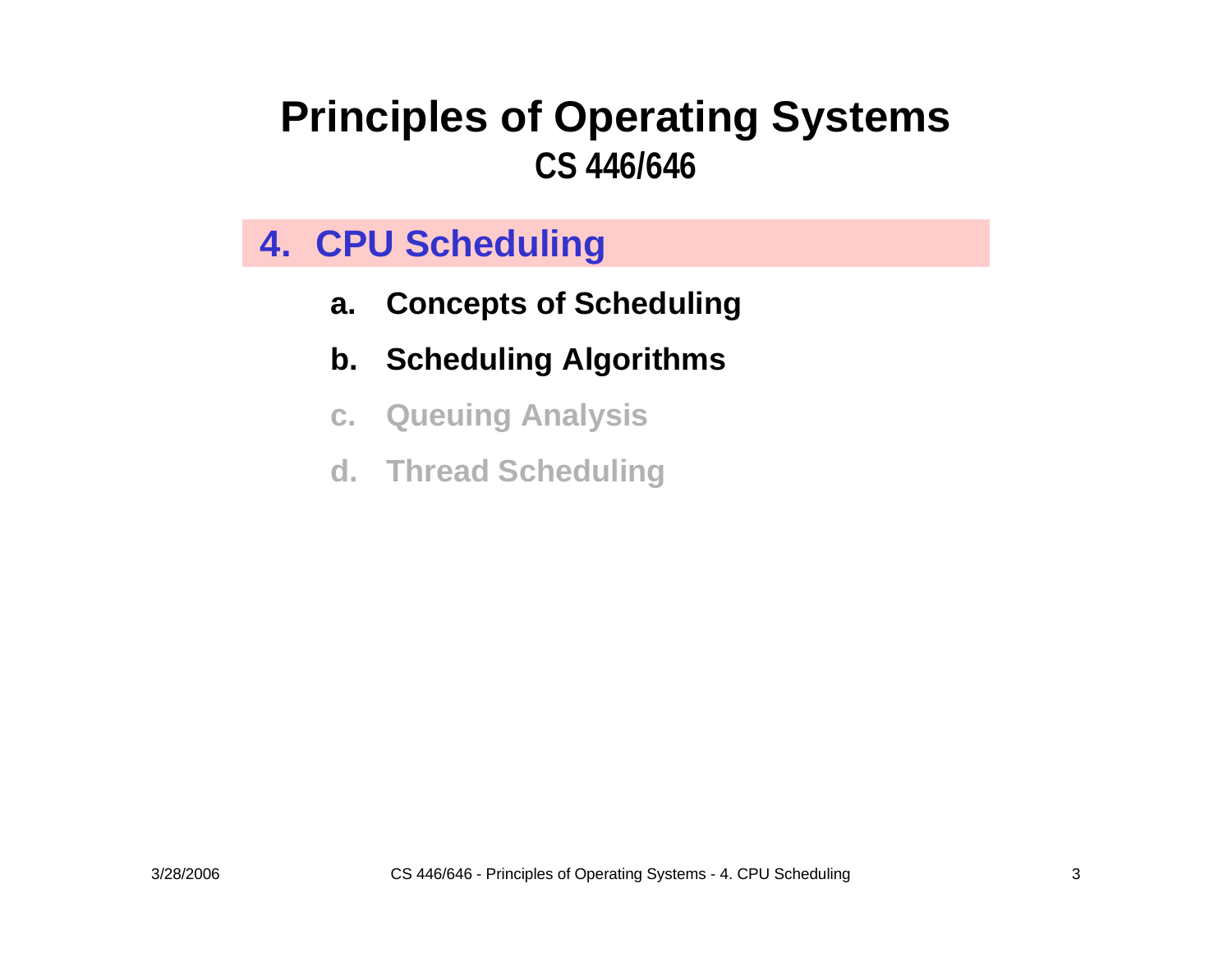#### **4. CPU Scheduling**

#### **a. Concepts of Scheduling**

- 9 **Three-level scheduling**
- 9 **Purpose of CPU scheduling**

#### **b. Scheduling Algorithms**

- **c. Queuing Analysis**
- **d. Thread Scheduling**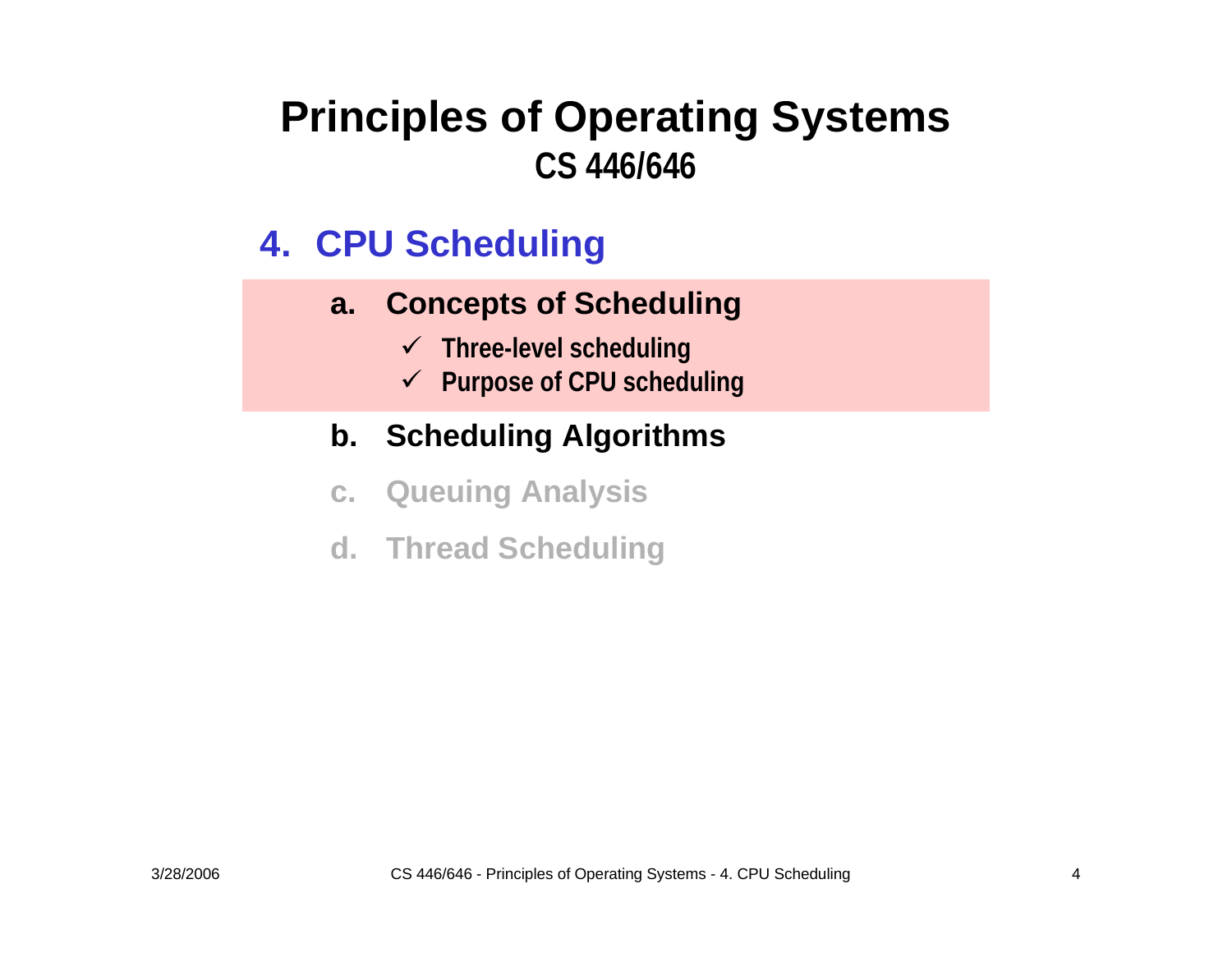fine- to coarse-grain time scale

fine-to coarse-grain time

scale

#### **4.a Concepts of Scheduling Three-level scheduling**

### ¾ **Long-term scheduling (mostly in batch)**

 $\checkmark$  the decision to add a program to the pool of processes to be executed: controls the degree of multiprogramming

### ¾ **Medium-term scheduling**

- $\checkmark$  the decision to add to the number of processes that are partially or fully in main memory ("swapping")
- ◆ *not* the same as paging: swapping out means removing all the pages of a process

#### ¾**Short-term scheduling = CPU scheduling**

 $\checkmark$  the decision as to which available processes in memory are to be executed by the processor ("dispatching")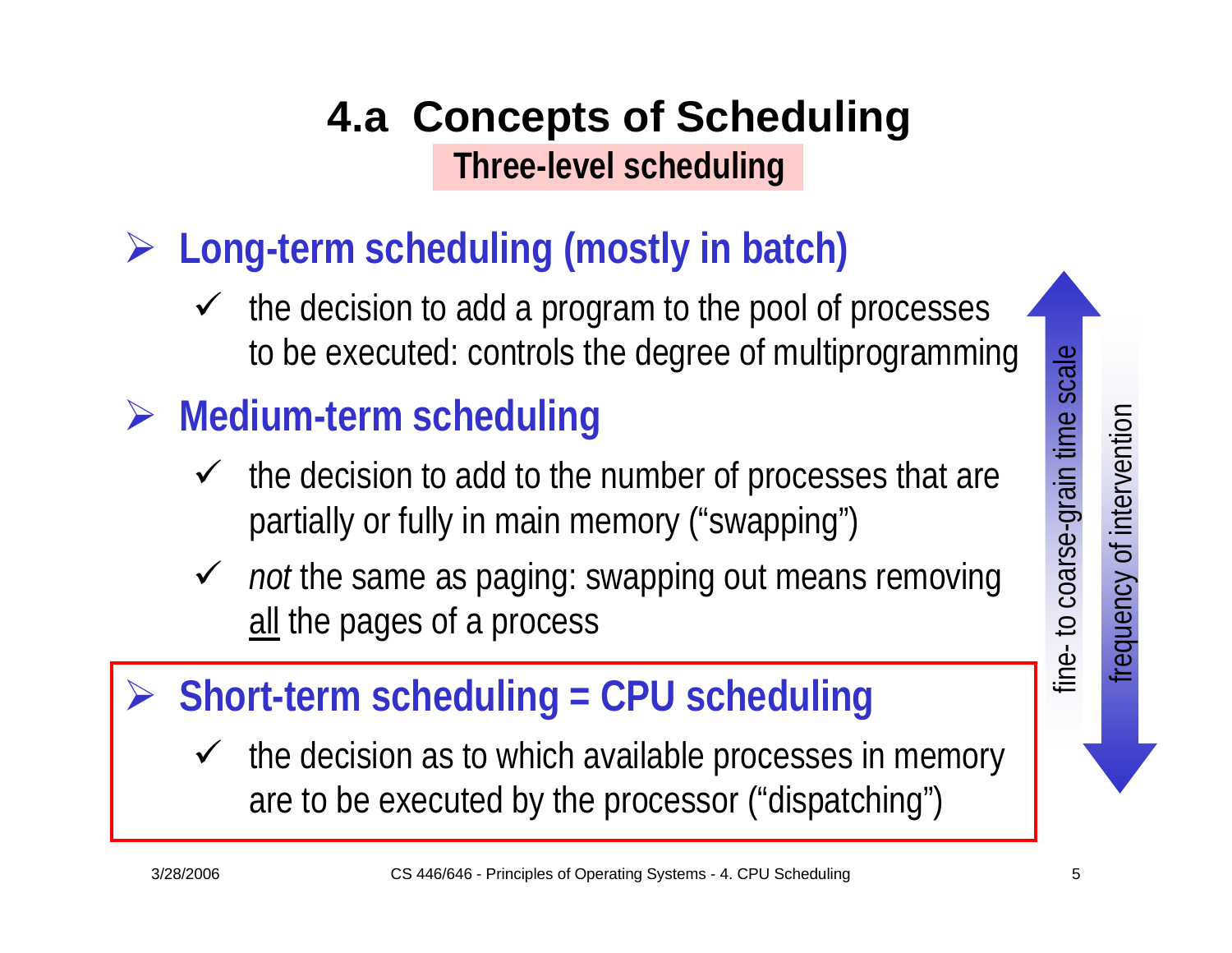### **4.a Concepts of Scheduling**

**Three-level scheduling**

### ¾ **Three-level scheduling**



#### **Three-level scheduling**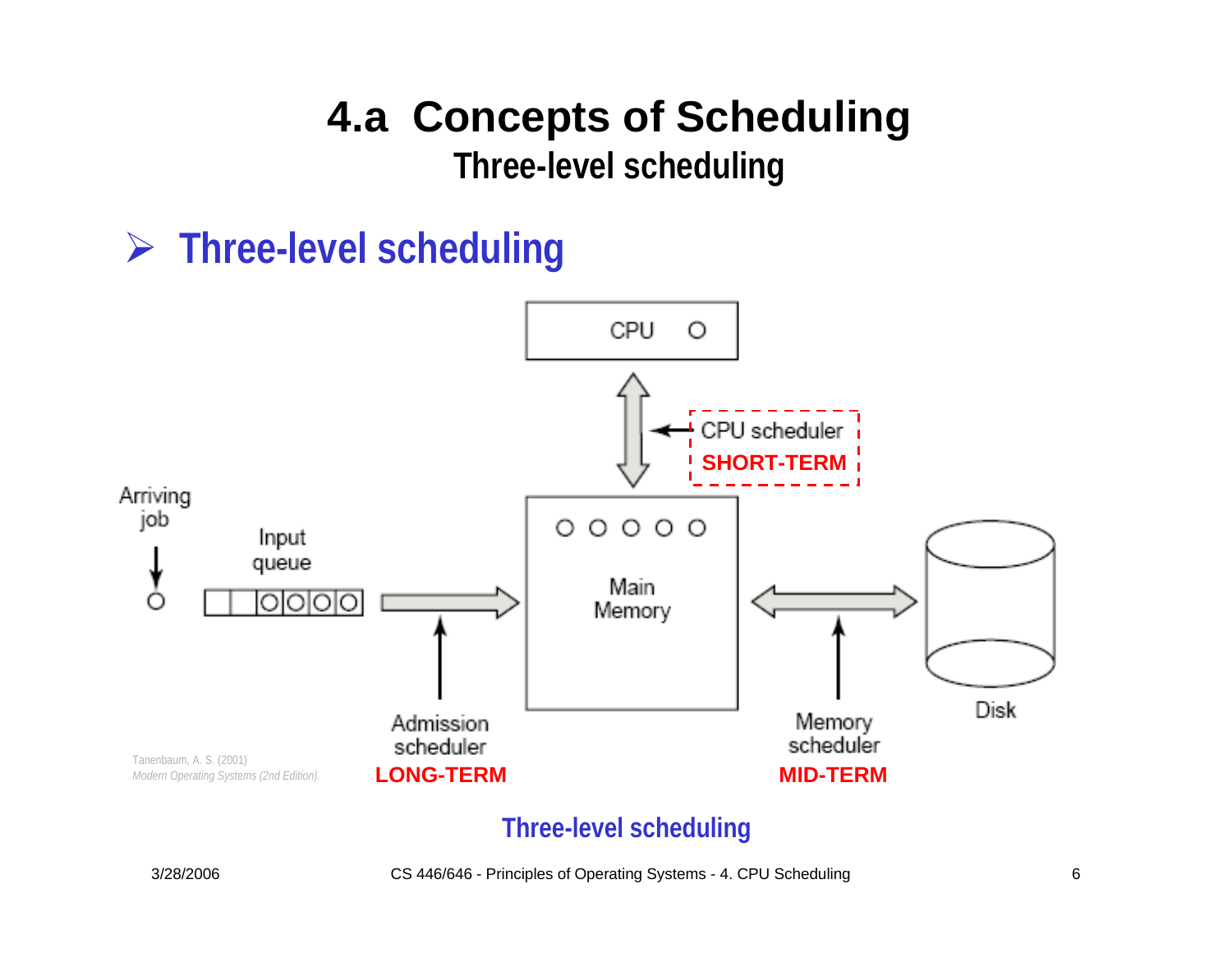### **4.a Concepts of Scheduling**

**Three-level scheduling**

#### ¾ **Reminder: process states**

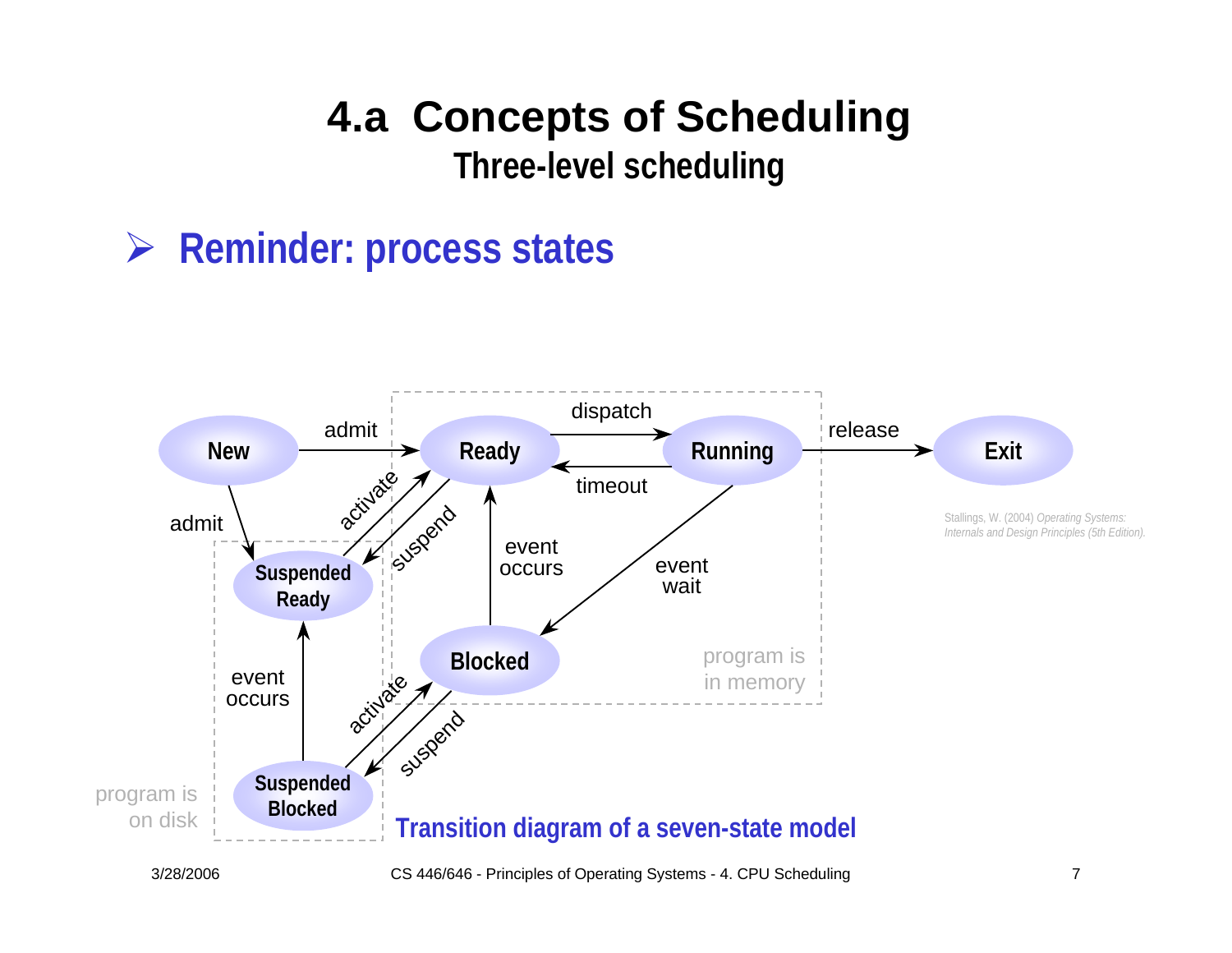### **4.a Concepts of Scheduling Three-level scheduling**

- ¾ **In the O/S, the CPU scheduler decides which "Ready" process to run next (and which "Running" to time out)**
	- $\checkmark$ the discipline it follows is the **scheduling algorithm**

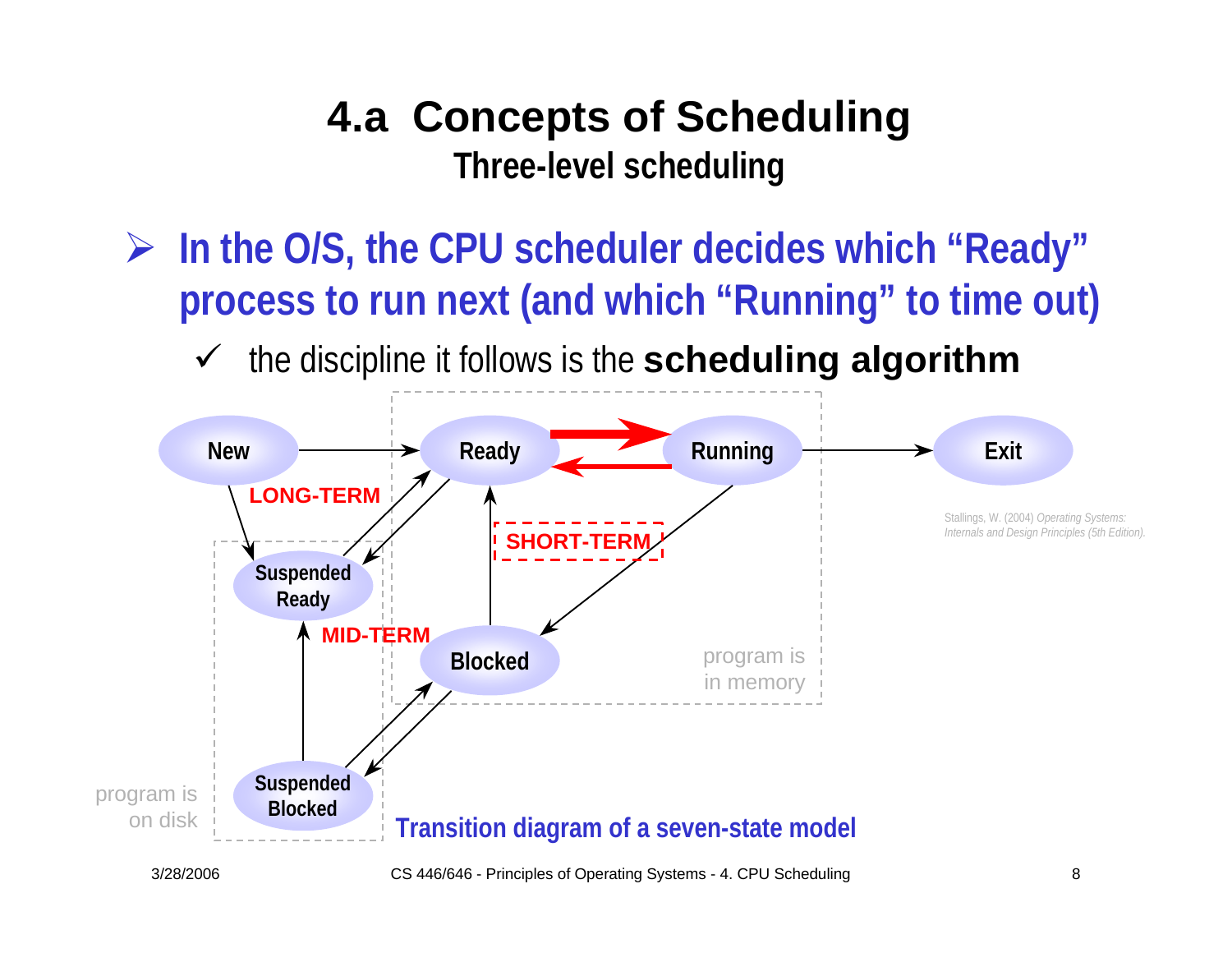#### **4.a Concepts of Scheduling Three-level scheduling**

¾**General queuing system for scheduling**

 $\checkmark$ in most algorithms, queues are not strictly FIFO: rather "pools"



#### **Queuing diagram for scheduling**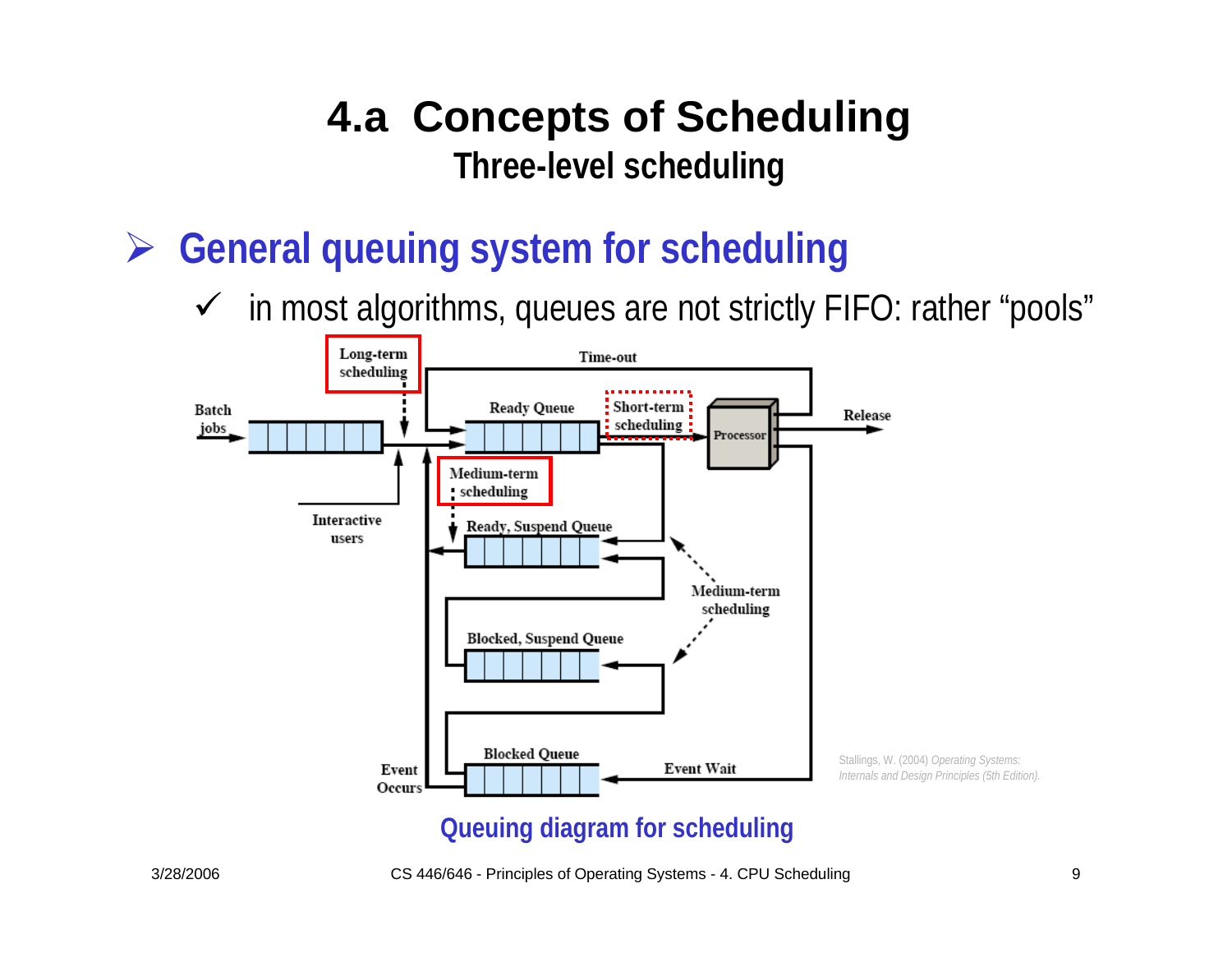¾**Why scheduling matters: user service response**

- $\checkmark$  example: choosing between
	- ٠ a process that updates the screen after the user has closed a window
	- a process that sends out queued email
- $\checkmark$  taking 2 seconds to close the window while sending the email would be unacceptable
- $\checkmark$  on the other hand, delaying the email while closing the window would hardly be noticed
- → *schedule wisely to match user's expectations*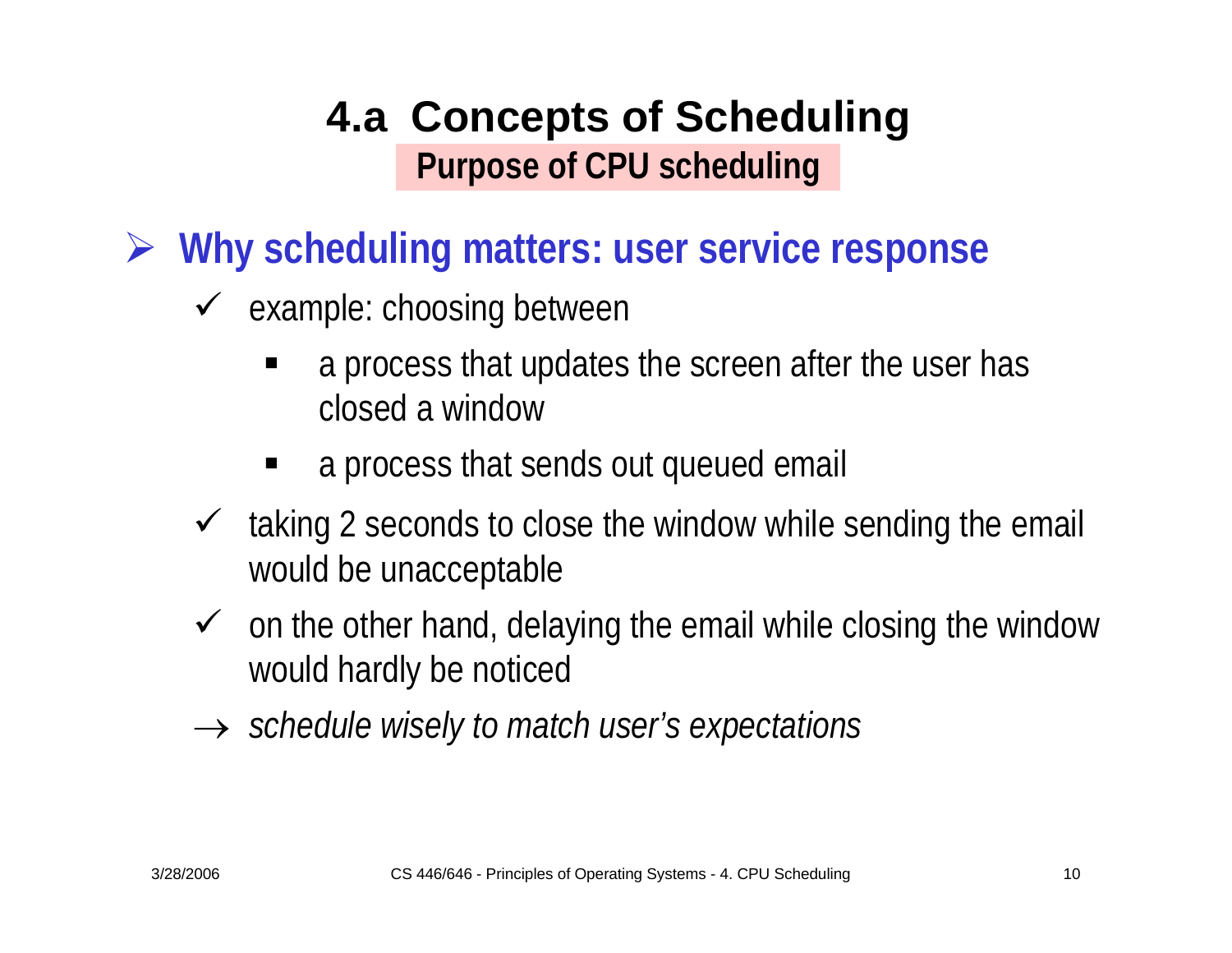- ¾ **Why scheduling matters: CPU usage**
	- $\sqrt{ }$  switching processes (contexts) is heavy
		- ٠ switch from user mode to kernel mode
		- $\blacksquare$ CPU state must be saved
		- ٠ process state must be saved
		- ٠ pages and page bits must be saved
		- ٠ MMU must be reloaded with new page table
		- etc.
	- $\rightarrow$  *to maximize CPU utilization, interleave but at the same time minimize process switches*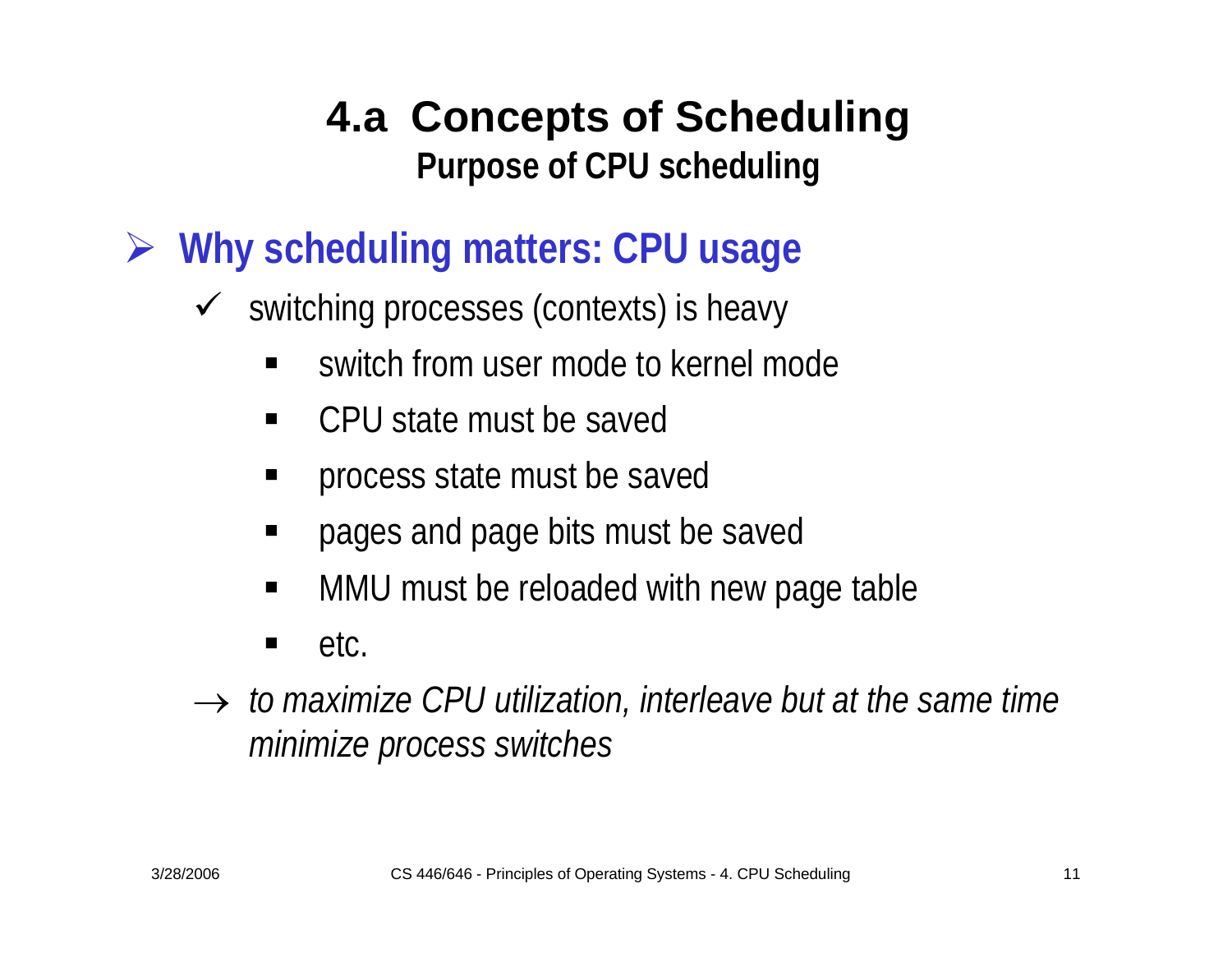- ¾ **Types of process behavior: CPU-I/O burst cycle**
	- $\checkmark$  processes alternate CPU usage with I/O wait
		- ٠ compute-bound processes have long CPU bursts and infrequent I/O
		- I/O-bound processes have short CPU bursts and frequent I/O



**(a) Compute-bound process vs. (b) I/O-bound process**

3/28/2006 CS 446/646 - Principles of Operating Systems - 4. CPU Scheduling 12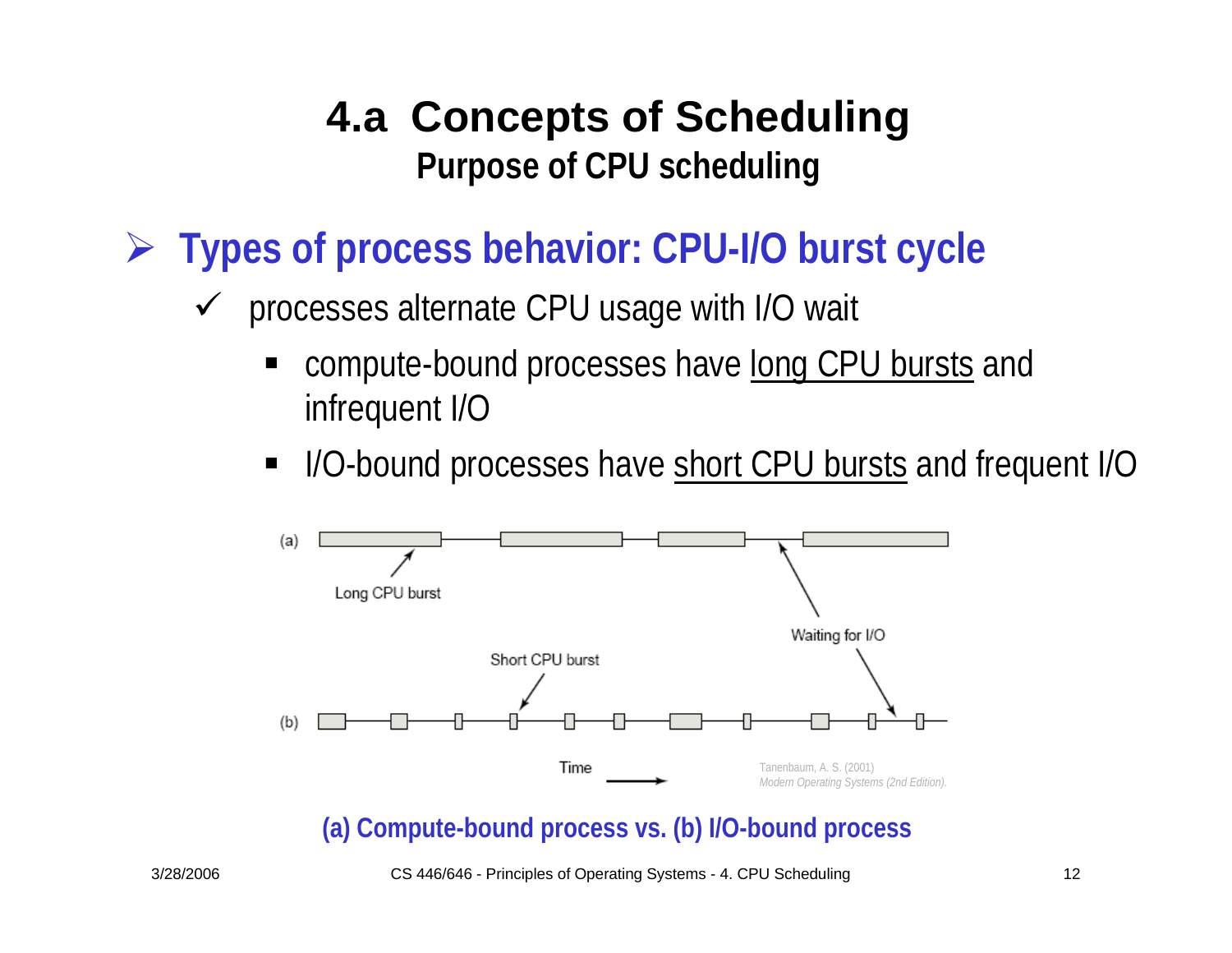¾ **Types of process behavior: CPU-I/O burst cycle**

 $\checkmark$ power-law: large # of short CPU bursts, small # of large bursts



3/28/2006 CS 446/646 - Principles of Operating Systems - 4. CPU Scheduling 13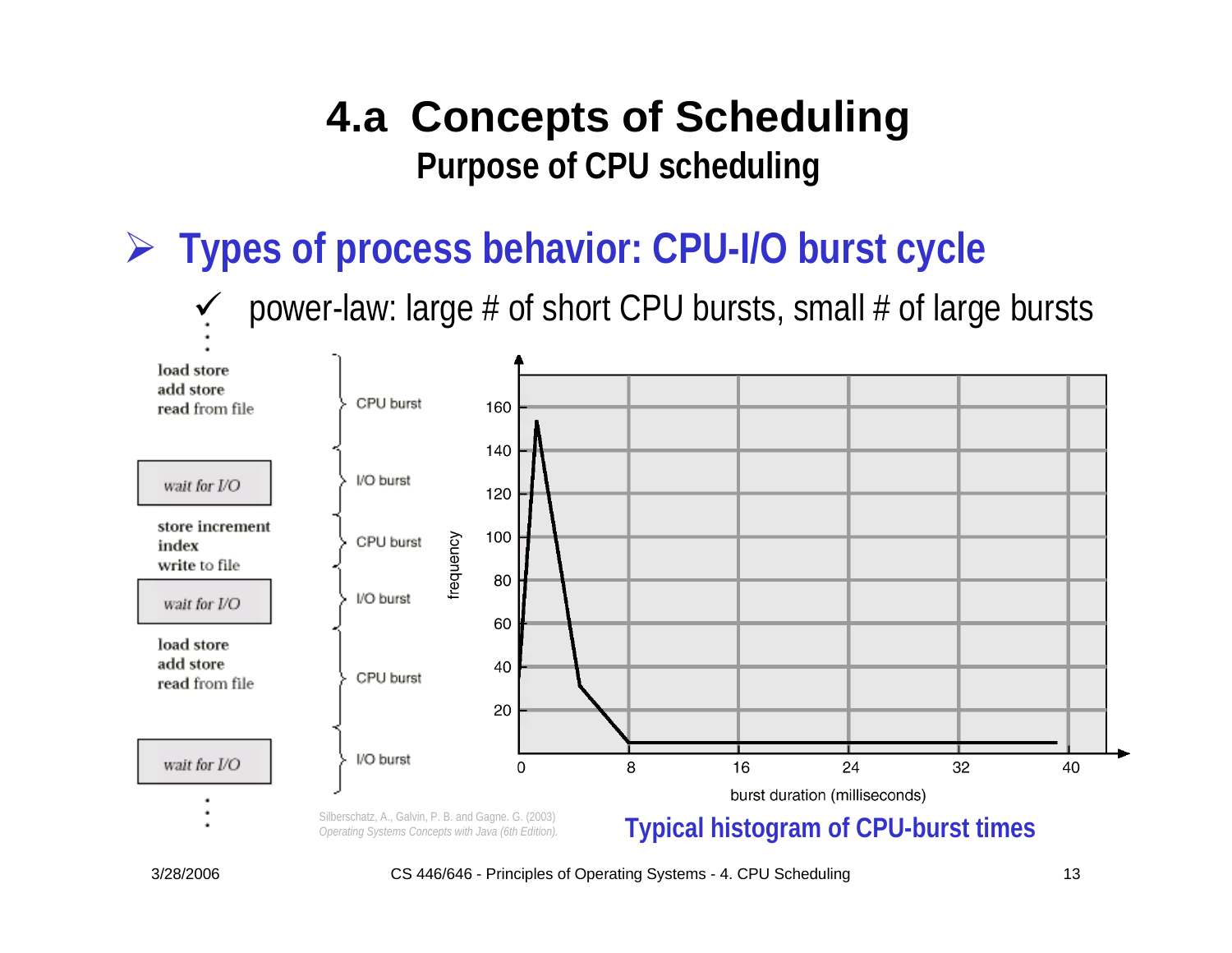#### ¾ **I/O-bound processes**

- $\checkmark$  as CPU speeds increase, processes generally tend to become more and more I/O-bound
- $\checkmark$  the scheduling of I/O-bound processes will likely become an important subject in the future
- → *basic idea: an I/O-bound process that is "Ready" to run should get the CPU quickly so it can keep the disk busy*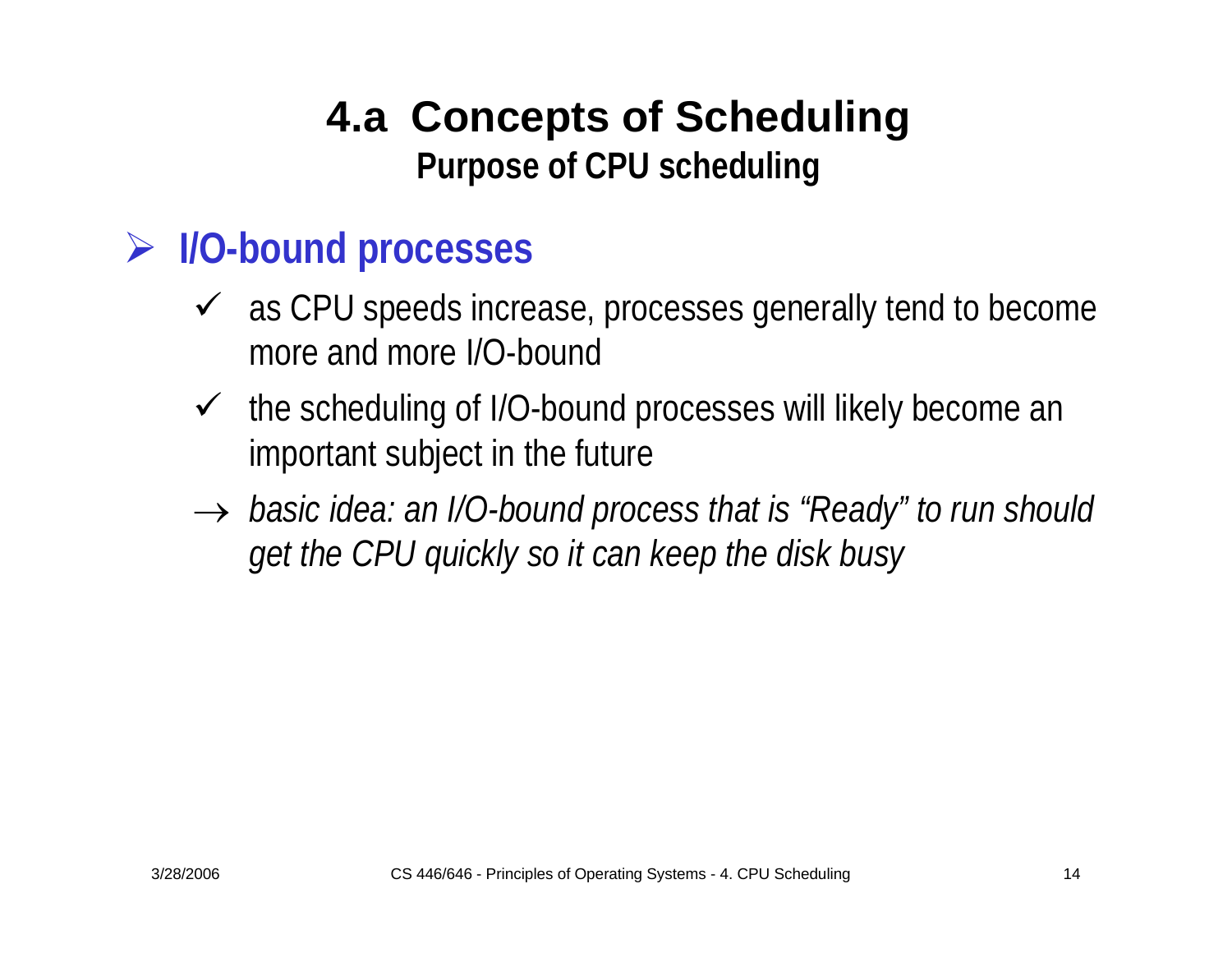- ¾ **When scheduling decisions must be made**
	- $\checkmark$  when a new process is created run the child or the parent?
	- $\checkmark$  $\checkmark$  when a process exits — who's next?
	- $\sqrt{ }$ when an I/O interrupt occurs upon finishing an I/O task should the waiting process be rescheduled? or let the currently running process continue? or pick another process? etc.
	- $\checkmark$  when a timeout (clock interrupt) occurs who's next?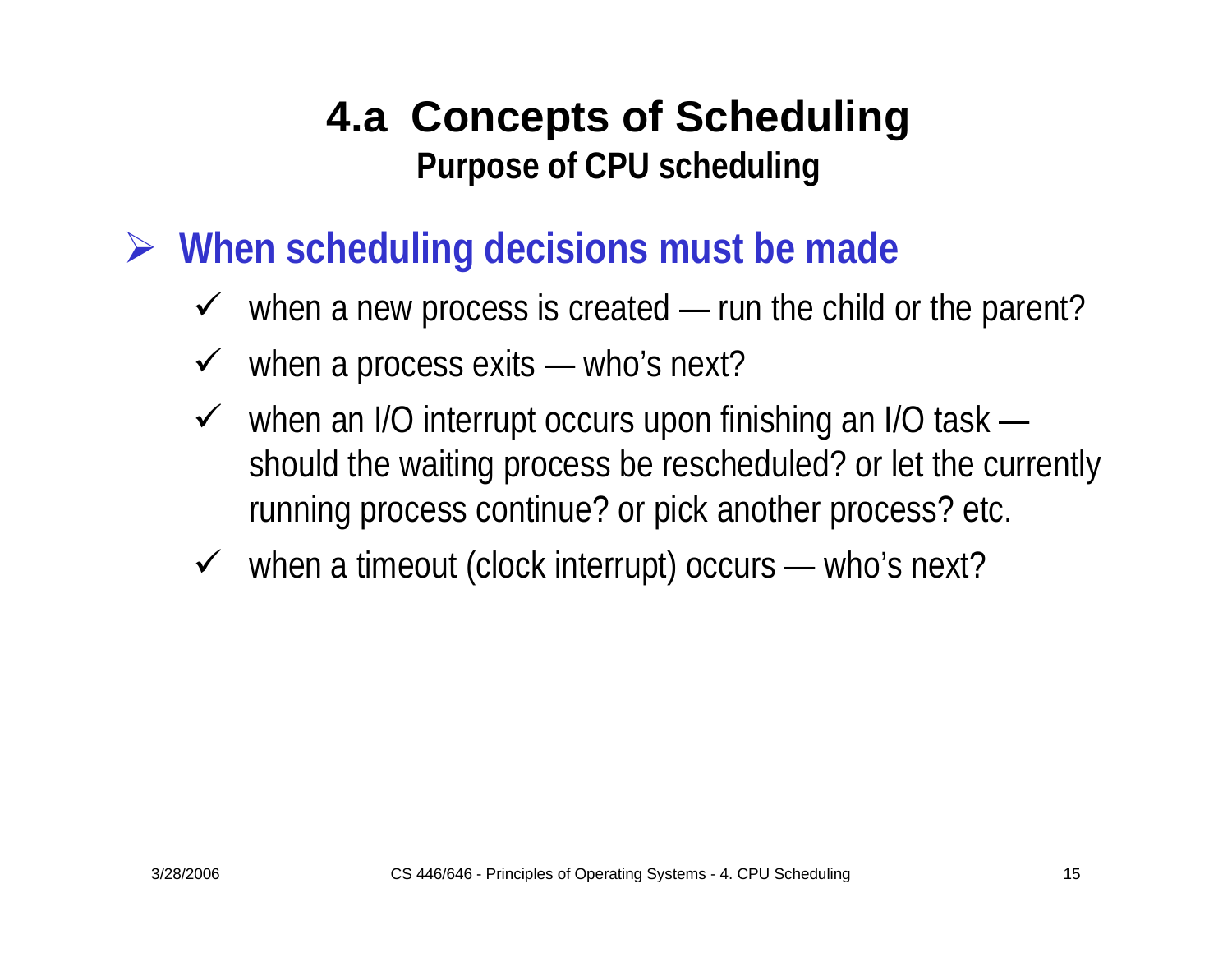- ¾ **Two kinds of CPU-scheduling algorithms**
	- ◆ **cooperative** scheduling let a process run until it blocks on I/O, terminates or voluntarily releases the CPU (system call)



◆ **preemptive** scheduling — follow clock interrupts (ex: 50Hz) to forcibly switch processes (demote the "Running" to "Ready")

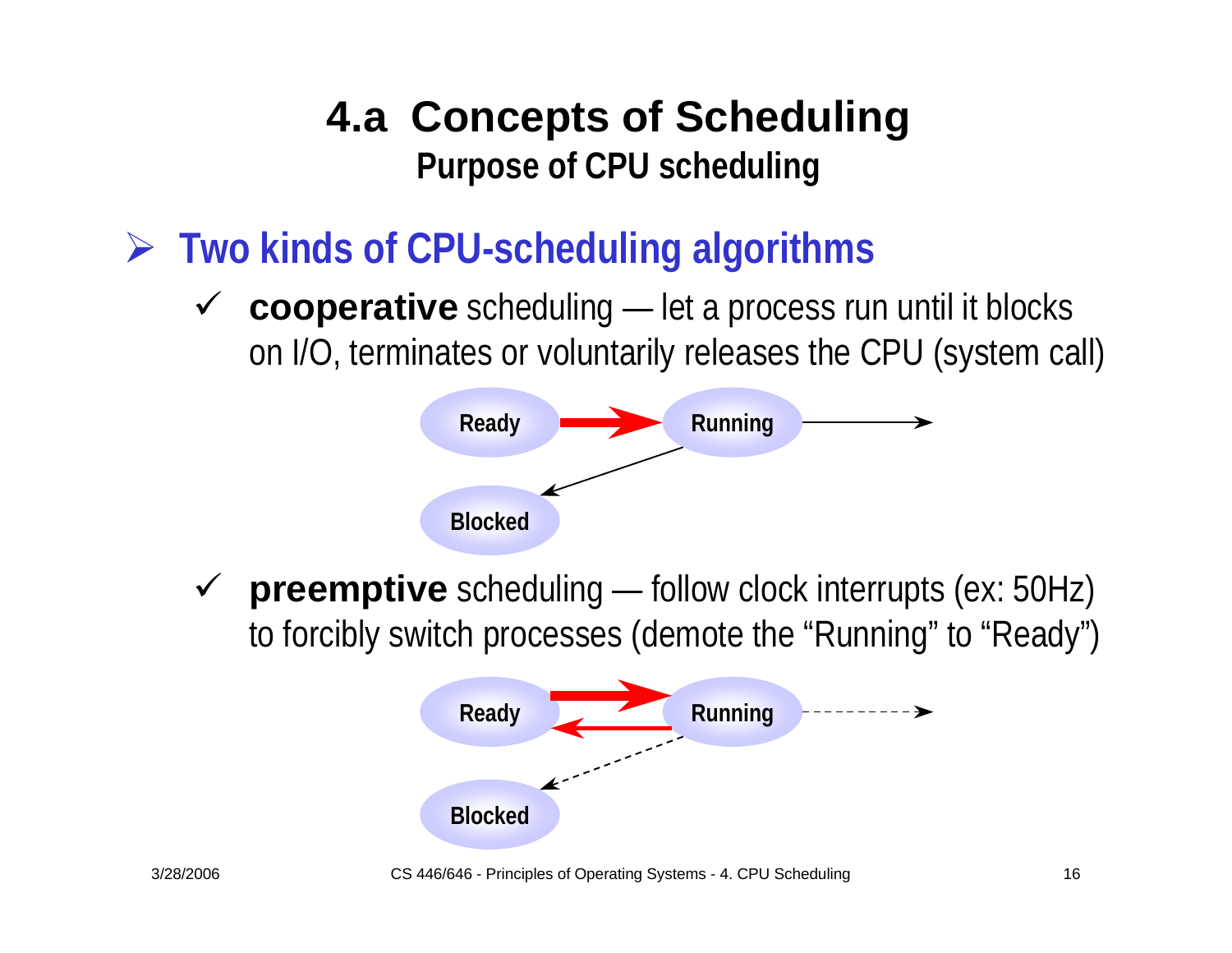¾ **Scheduling algorithm goals — all systems (batch & int.)**

- 9 **fairness** comparable processes get comparable service
- $\checkmark$  **compliance to system's policy** — ex: high-priority override low-priority processes (ex: safety control vs. payroll in a nuclear plant)
- $\checkmark$  **keep system busy** — CPU and I/O devices should be utilized fully
	- $\blacksquare$ if all CPU-bound were run first: fight for CPU, I/O idle
	- $\blacksquare$ then all I/O-bound were run: fight for I/O, CPU idle
	- → *keep a well-balanced mix of CPU-bound and I/O-bound processes, so they can fill in for each other*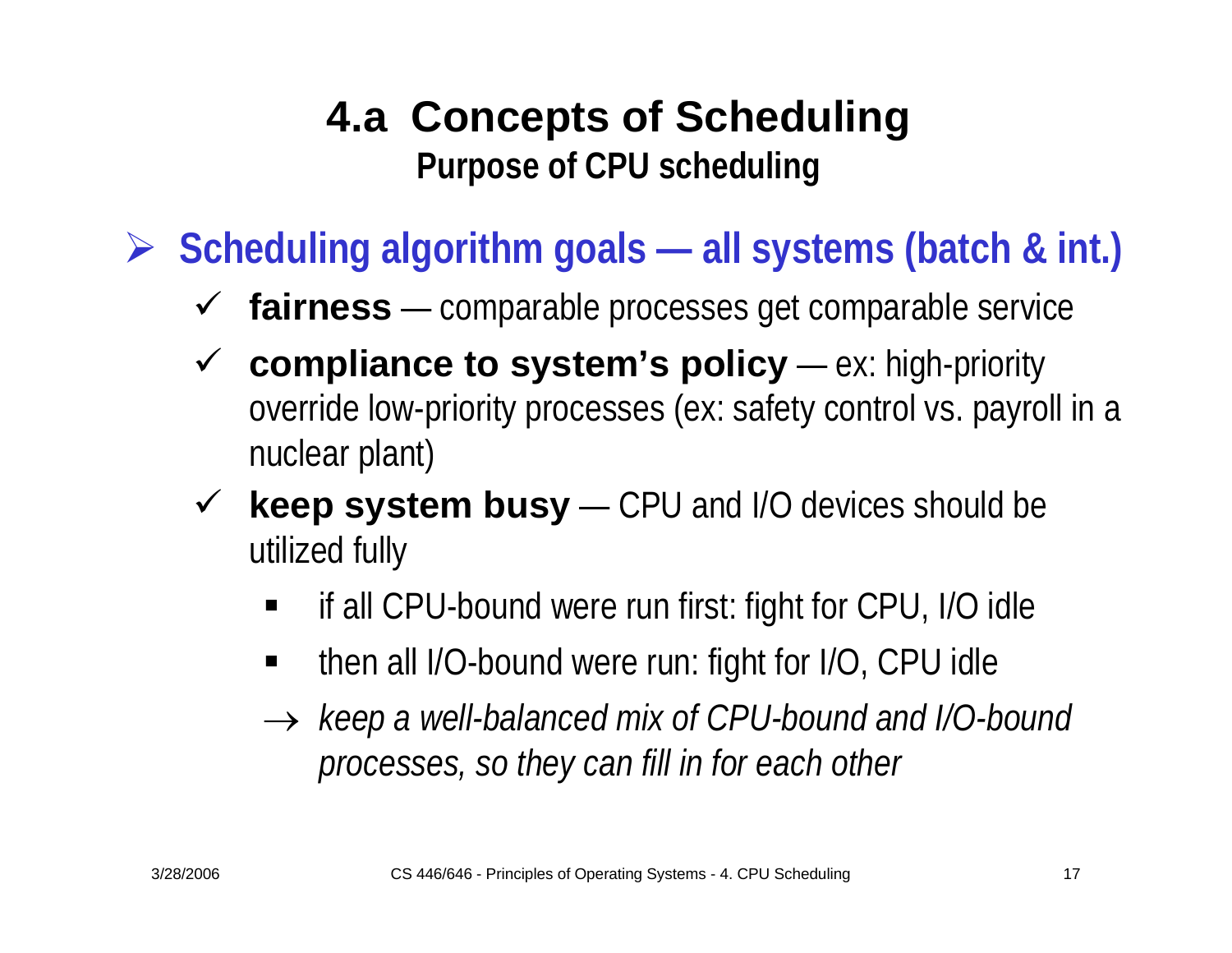- ¾ **Scheduling algorithm goals — batch systems**
	- $\checkmark$  **throughput** — maximize # of completed jobs per time unit
	- $\checkmark$  **turnaround time (latency)** — minimize time between submission and termination of job
		- high throughput and low turnaround are rarely compatible
		- for ex: supply of short jobs scheduled in front of long jobs: good throughput, bad turnaround time for long jobs

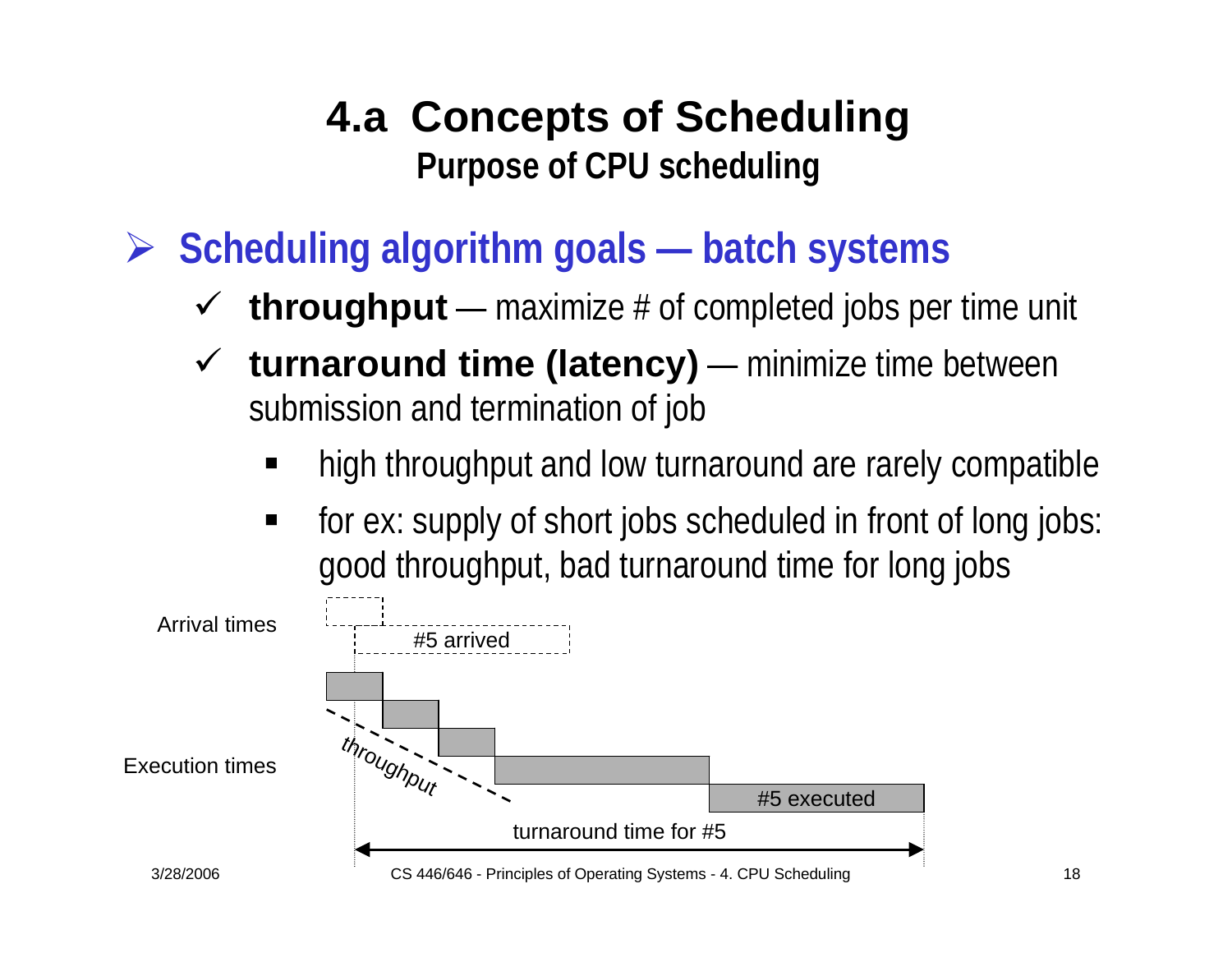¾ **Scheduling algorithm goals — interactive systems**

- $\checkmark$  **response time** — respond to requests quickly: minimize time between issuing command and getting result
	- ٠ ex: a user request to start a new program should take precedence over background work
	- $\blacksquare$  having interactive requests go first will be perceived as good service
- $\checkmark$  **proportionality time** — meet users' expectation, even if irrational
	- ٠ ex: 45 seconds to establish a modem connection is *perceived* as acceptable, yet 45 seconds to hang up is not
	- $\blacksquare$ whenever possible, take this into account when scheduling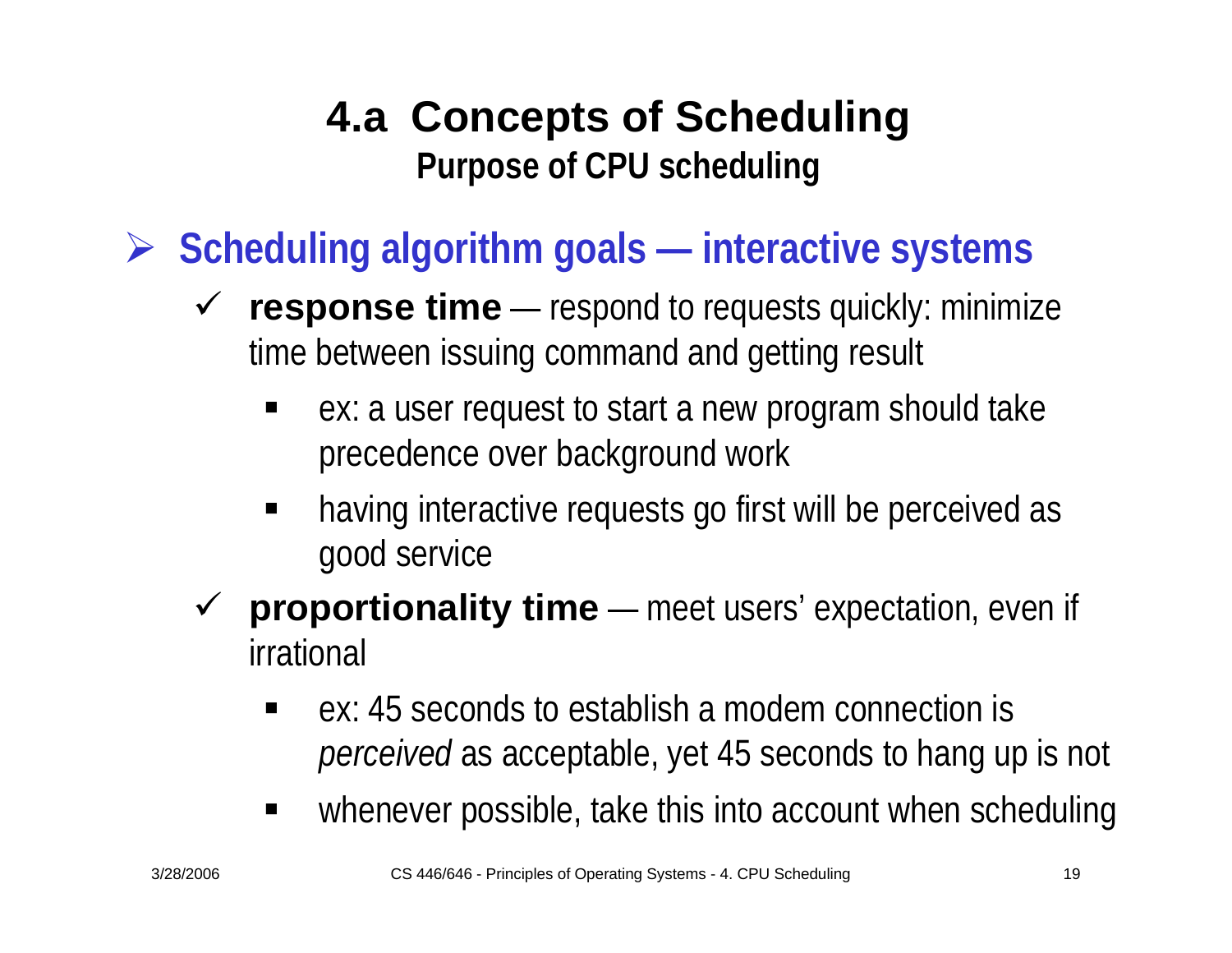# **4.a Concepts of Scheduling**

**Purpose of CPU scheduling**

### ¾ **Scheduling algorithm goals — summary**

#### All systems

Fairness - giving each process a fair share of the CPU Policy enforcement - seeing that stated policy is carried out Balance - keeping all parts of the system busy

#### **Batch systems**

Throughput - maximize jobs per hour Turnaround time - minimize time between submission and termination CPU utilization - keep the CPU busy all the time

#### Interactive systems

Response time - respond to requests quickly Proportionality - meet users' expectations

Tanenbaum, A. S. (2001) *Modern Operating Systems (2nd Edition).* 

#### **Real-time systems**

Meeting deadlines - avoid losing data Predictability - avoid quality degradation in multimedia systems

#### **Some goals of CPU scheduling under different circumstances**

3/28/2006 CS 446/646 - Principles of Operating Systems - 4. CPU Scheduling 20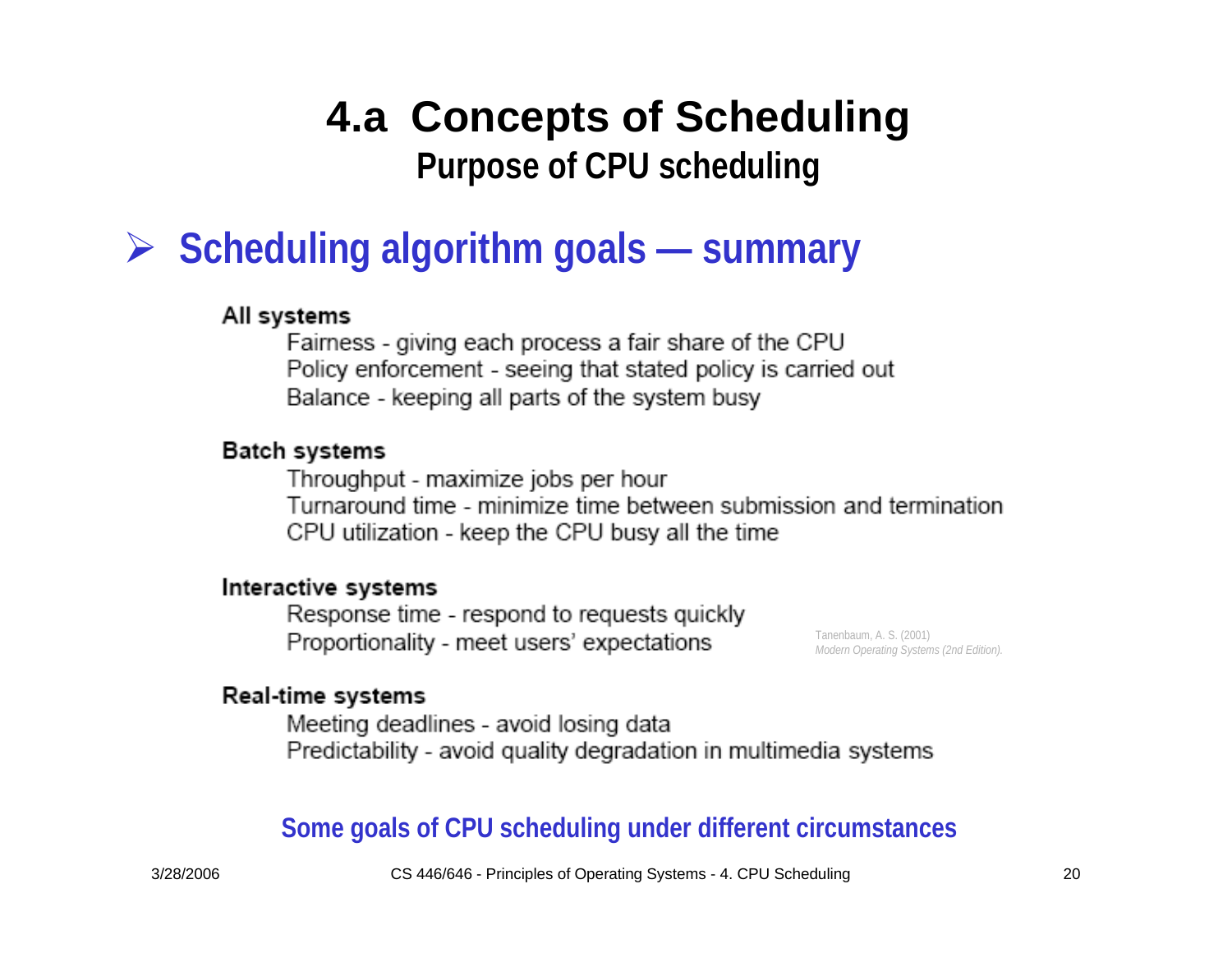#### **4. CPU Scheduling**

#### **a. Concepts of Scheduling**

- 9 **Three-level scheduling**
- 9 **Purpose of CPU scheduling**

#### **b. Scheduling Algorithms**

- **c. Queuing Analysis**
- **d. Thread Scheduling**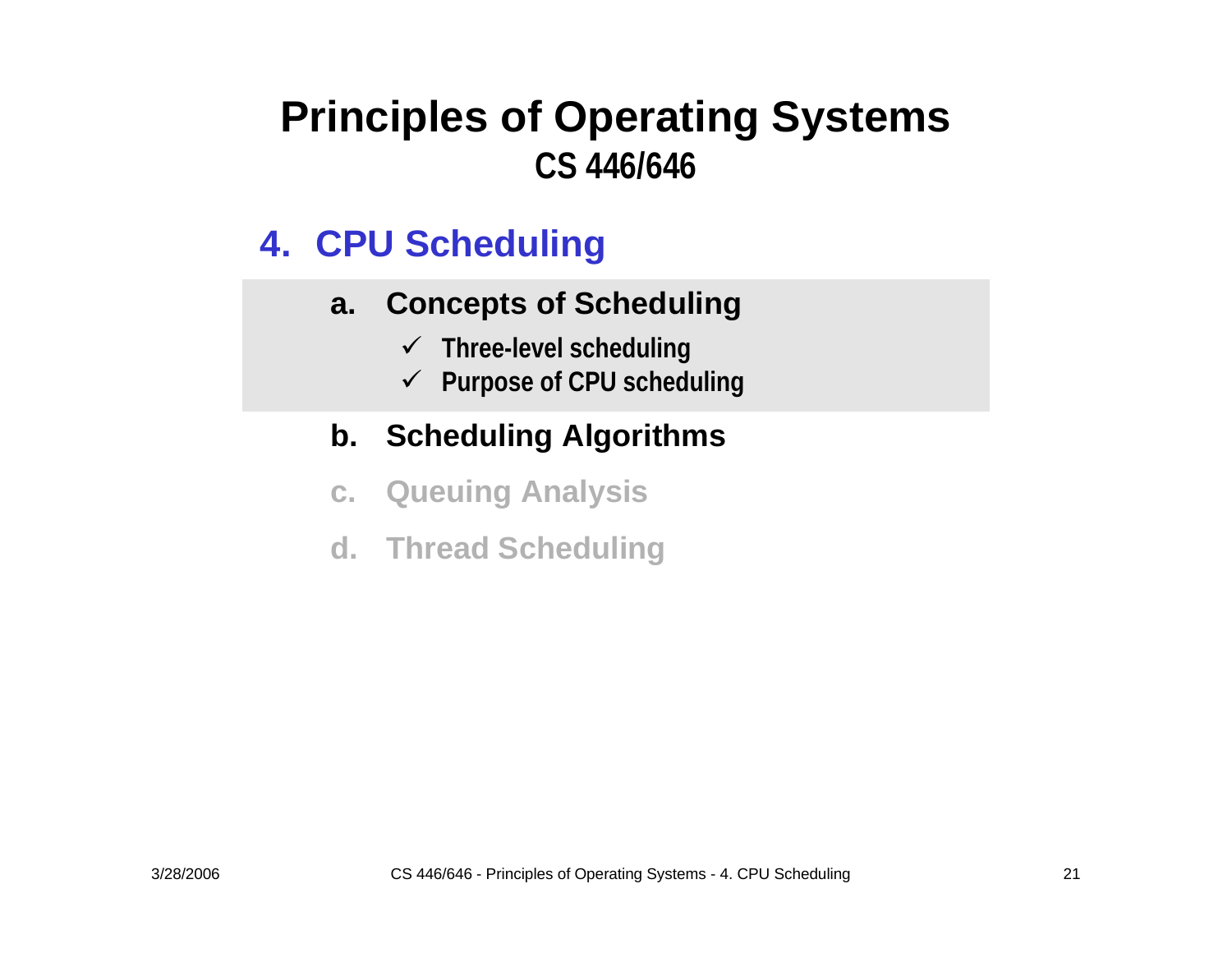#### **4. CPU Scheduling**

**a.Concepts of Scheduling**

#### **b. Scheduling Algorithms**

- 9 **Scheduling in batch systems**
- 9 **Scheduling in interactive systems**
- **c.Queuing Analysis**
- **d. Thread Scheduling**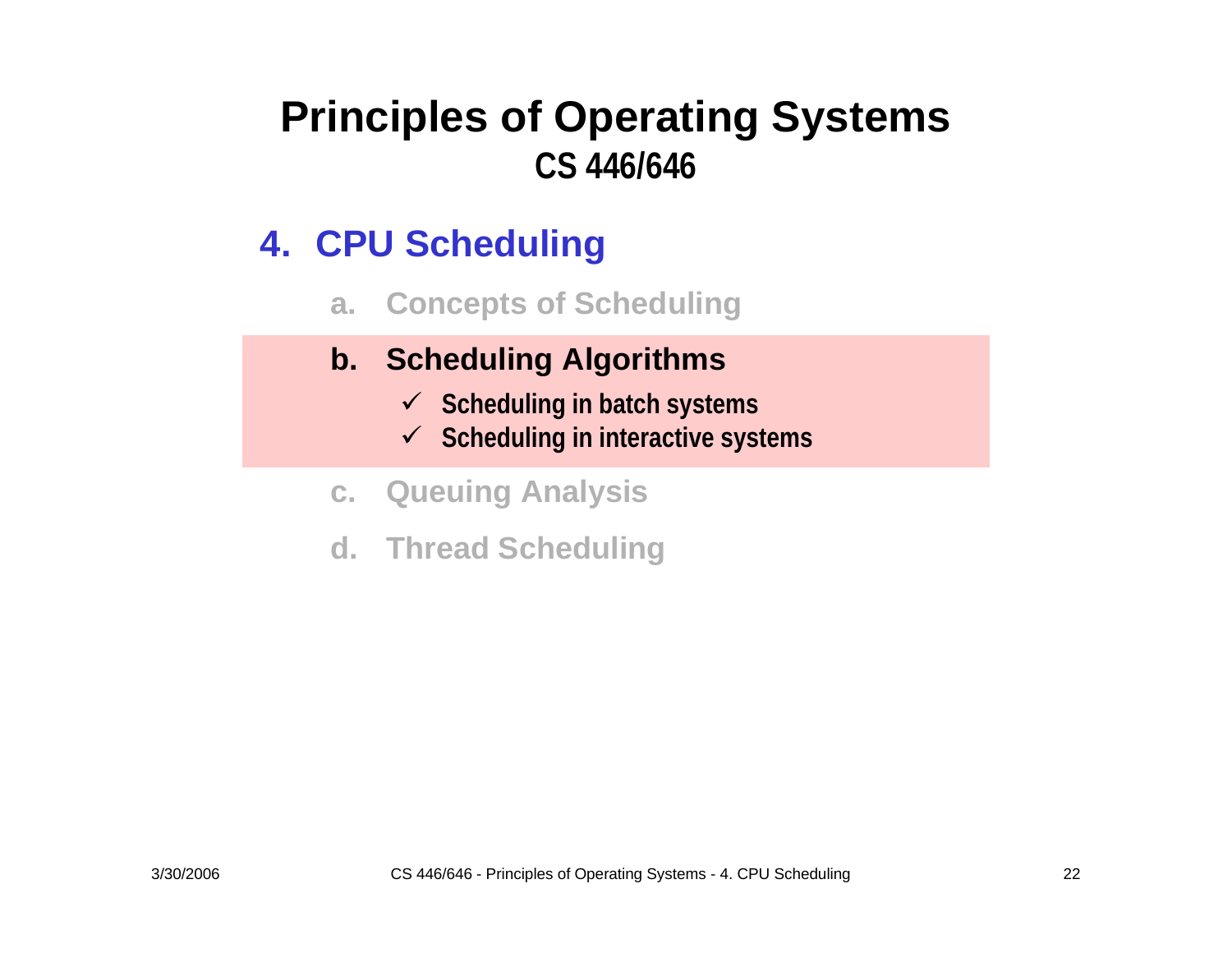### **4.b Scheduling Algorithms Scheduling in batch systems**

### ¾ **Scheduling metrics**

- $\sqrt{ }$  $\checkmark$  arrival time  $t_a$  = time the process became "Ready" (again)
- $\checkmark$  wait time  $T_w$  = time spent waiting for the CPU
- $\checkmark$  service time  $T_s$  = time spent executing in the CPU
- $\checkmark$  $\checkmark$  turnaround time  $T_r$  = total time spent waiting and executing

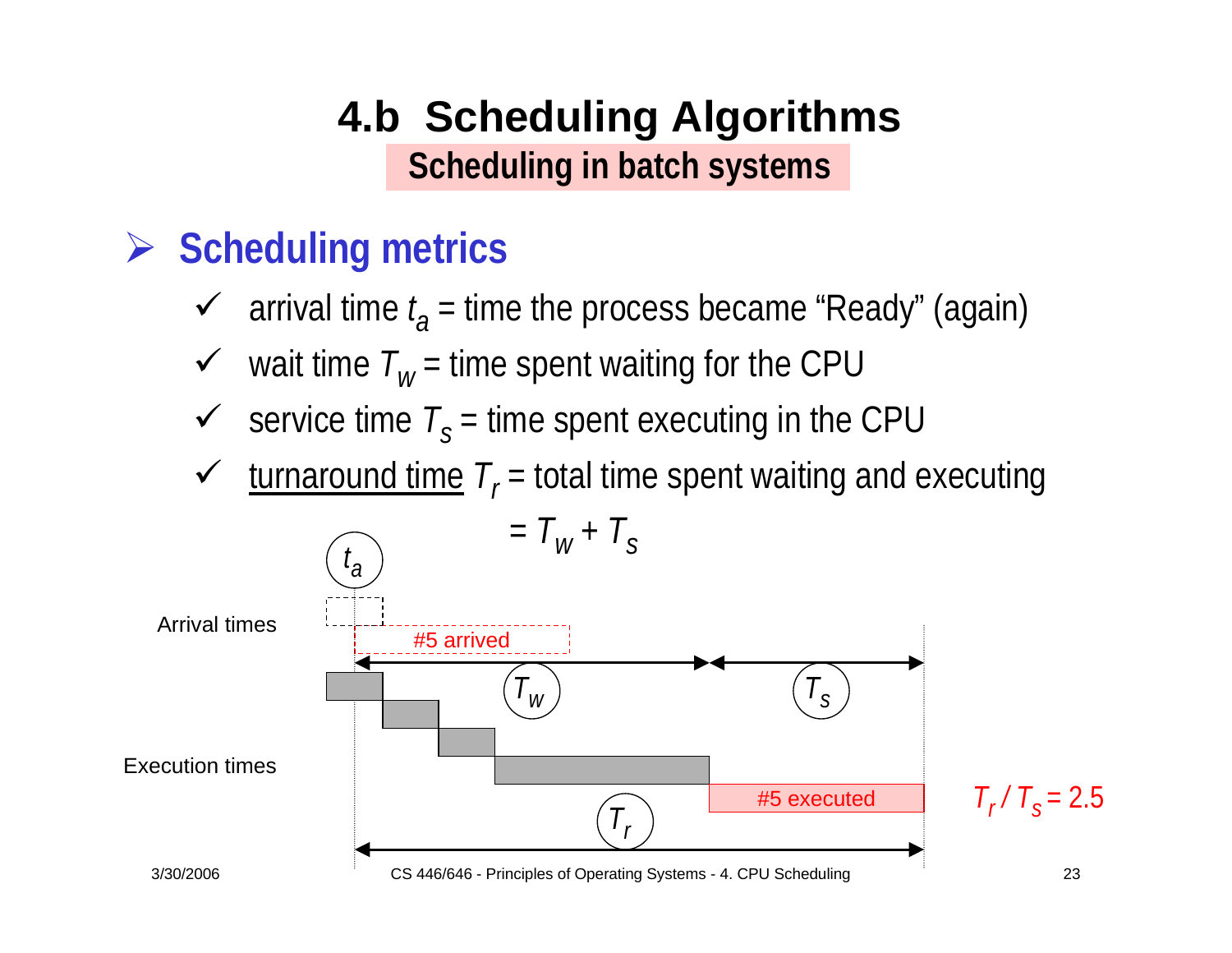### **4.b Scheduling Algorithms Scheduling in batch systems**

- ¾ **First-Come-First-Served (FCFS)**
	- $\checkmark$ processes are assigned the CPU in the order they request it
	- $\checkmark$ when the running process blocks, the first "Ready" is run next
	- $\checkmark$ when a process gets "Ready", it is put at the end of the queue



#### **FCFS scheduling policy**

Stallings, W. (2004) *Operating Systems: Internals and Design Principles (5th Edition).*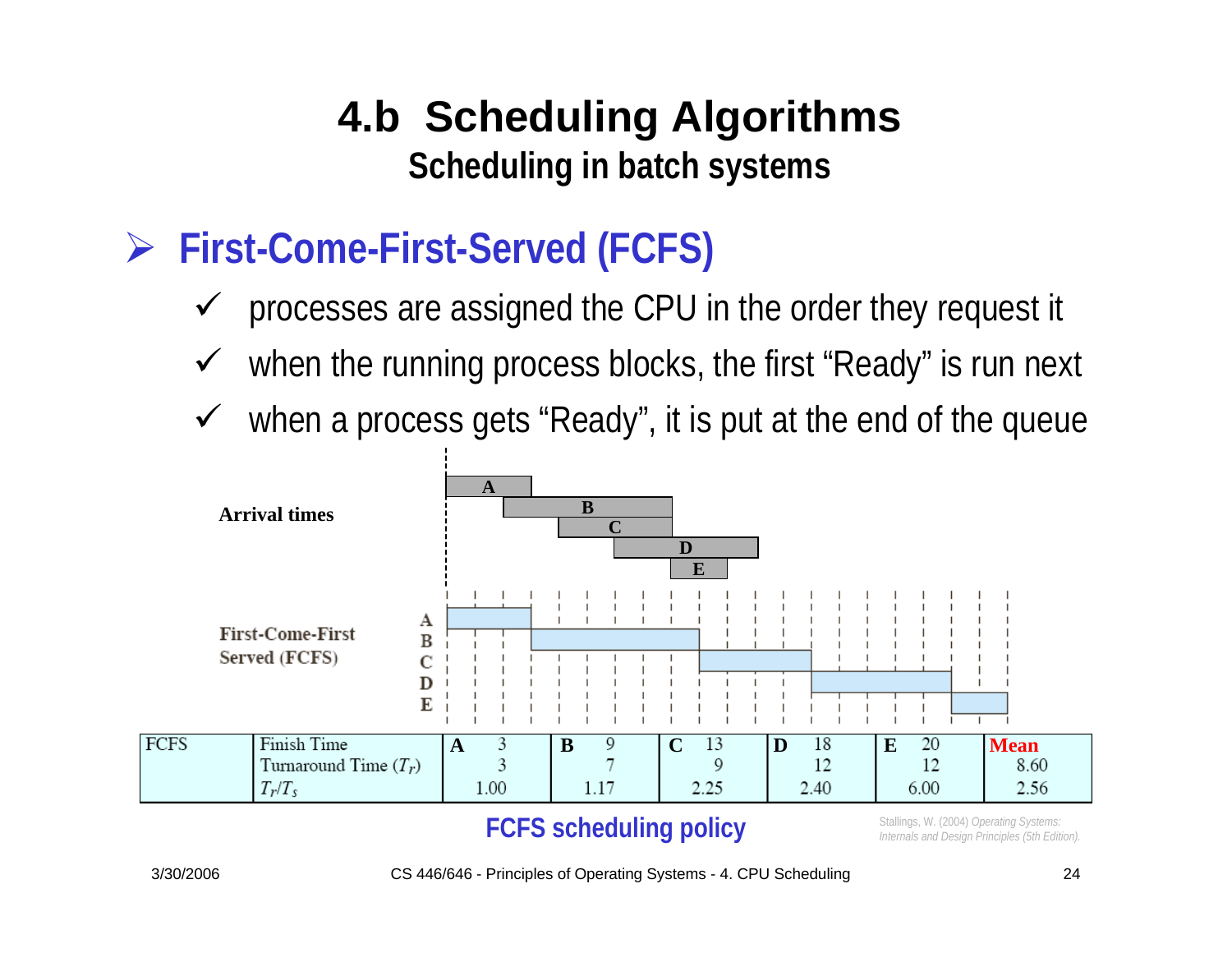#### **4.b Scheduling Algorithms Scheduling in batch systems**

- ¾ **First-Come-First-Served (FCFS)**
	- $\checkmark$ nonpreemptive, oldest and simplest to program
	- $\checkmark$  apparently "fair" but very inefficient; example:
		- ٠ a CPU-bound process runs 1 sec, then reads 1 disk block
		- ٠ several I/O-bound processes run little CPU, but must read 1000 disk blocks



→ *preempt the CPU-bound more often to let the I/O-bound progress*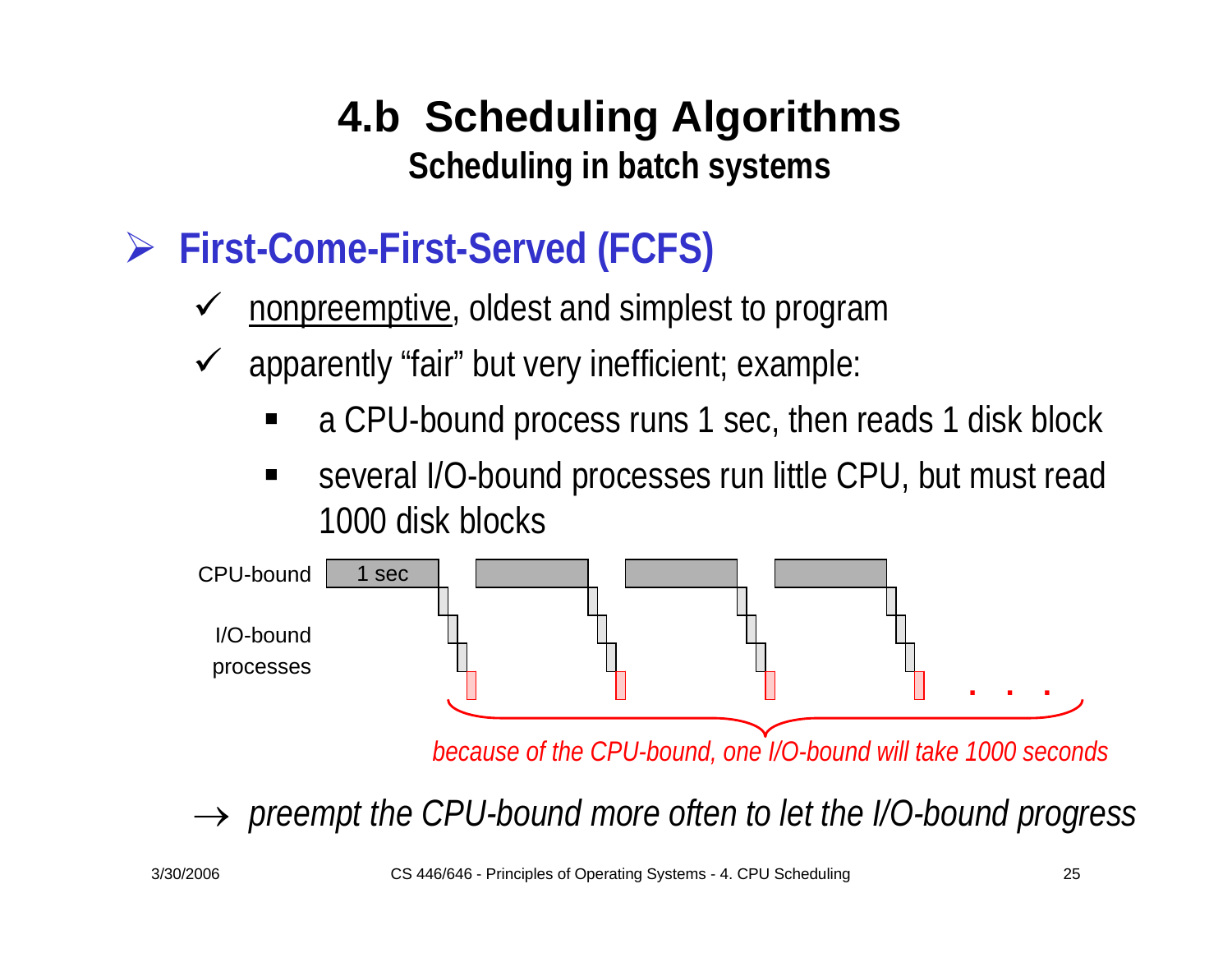### **4.b Scheduling Algorithms**

**Scheduling in batch systems**



3/30/2006 CS 446/646 - Principles of Operating Systems - 4. CPU Scheduling 26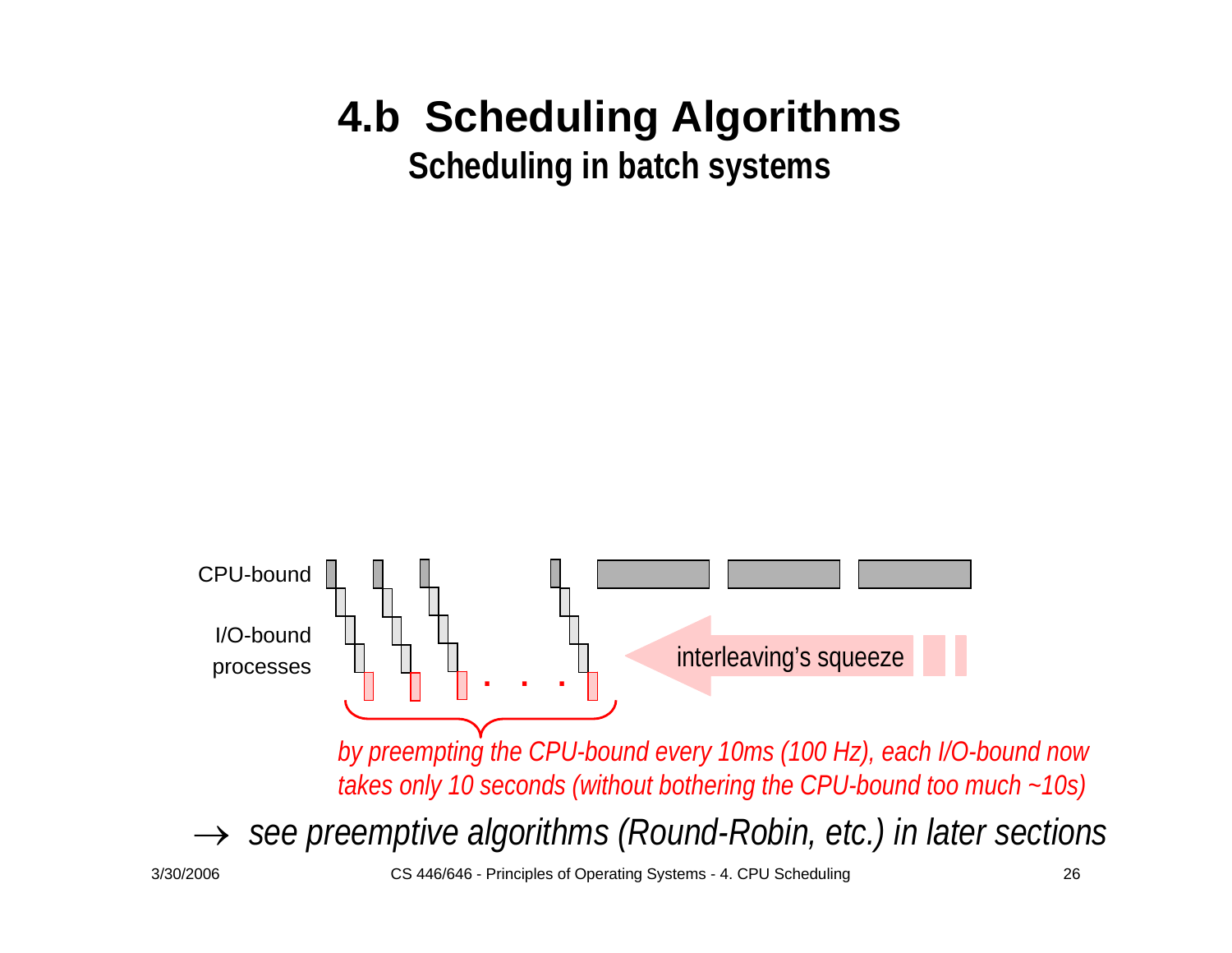#### **4.b Scheduling Algorithms Scheduling in batch systems**

# ¾ **Shortest Job First (SJF)**

- $\checkmark$ nonpreemptive, assumes the run times are known in advance
- $\checkmark$  among several equally important "Ready" jobs (or CPU bursts), the scheduler picks the one that will finish the earliest



#### **SJF scheduling policy**

Stallings, W. (2004) *Operating Systems: Internals and Design Principles (5th Edition).*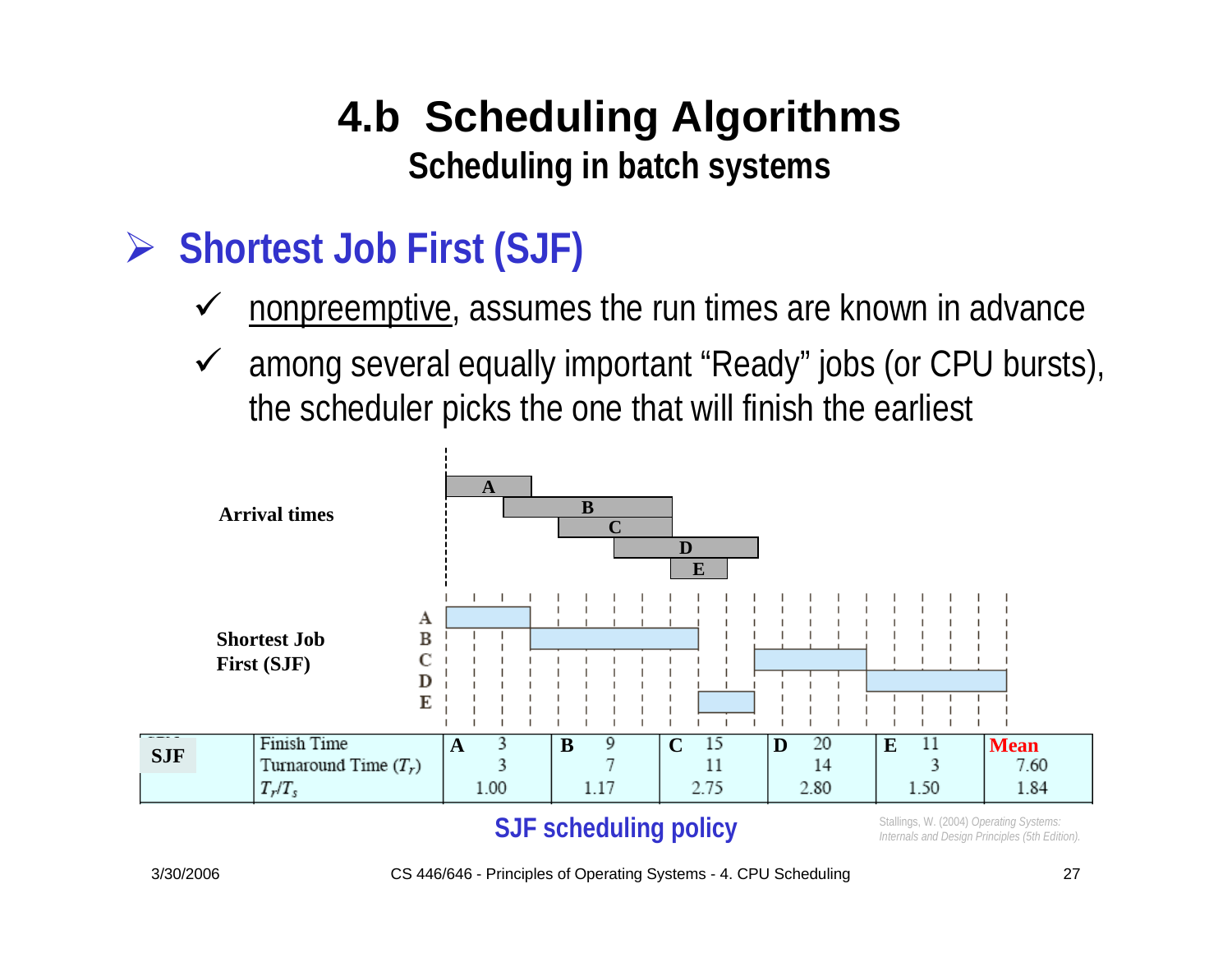## **4.b Scheduling Algorithms**

**Scheduling in batch systems**

¾ **Shortest Job First (SJF)**



a) turnaround times  $T_r$  = 8, 12, 16, 20  $\rightarrow$  mean  $T_r$  = 14

b) turnaround times  $T_r$  = 4, 8, 12, 20  $\rightarrow$  mean  $T_r$  = 11

#### $\checkmark$  SJF is optimal among jobs available immediately; proof:

- generally, with service times  $T_s = a$ , b, c, d the mean turnaround time is:  $T_r = (4a + 3b + 2c + d)/4$ , therefore it is always better to schedule the longest process (*d*) last
- $\sqrt{ }$  however, being non-preemptive, SJF does not deal well with jobs arriving subsequently (ex: 2,4,1,1,1 arriving at 0,0,3,3,3)

 $\sqrt{ }$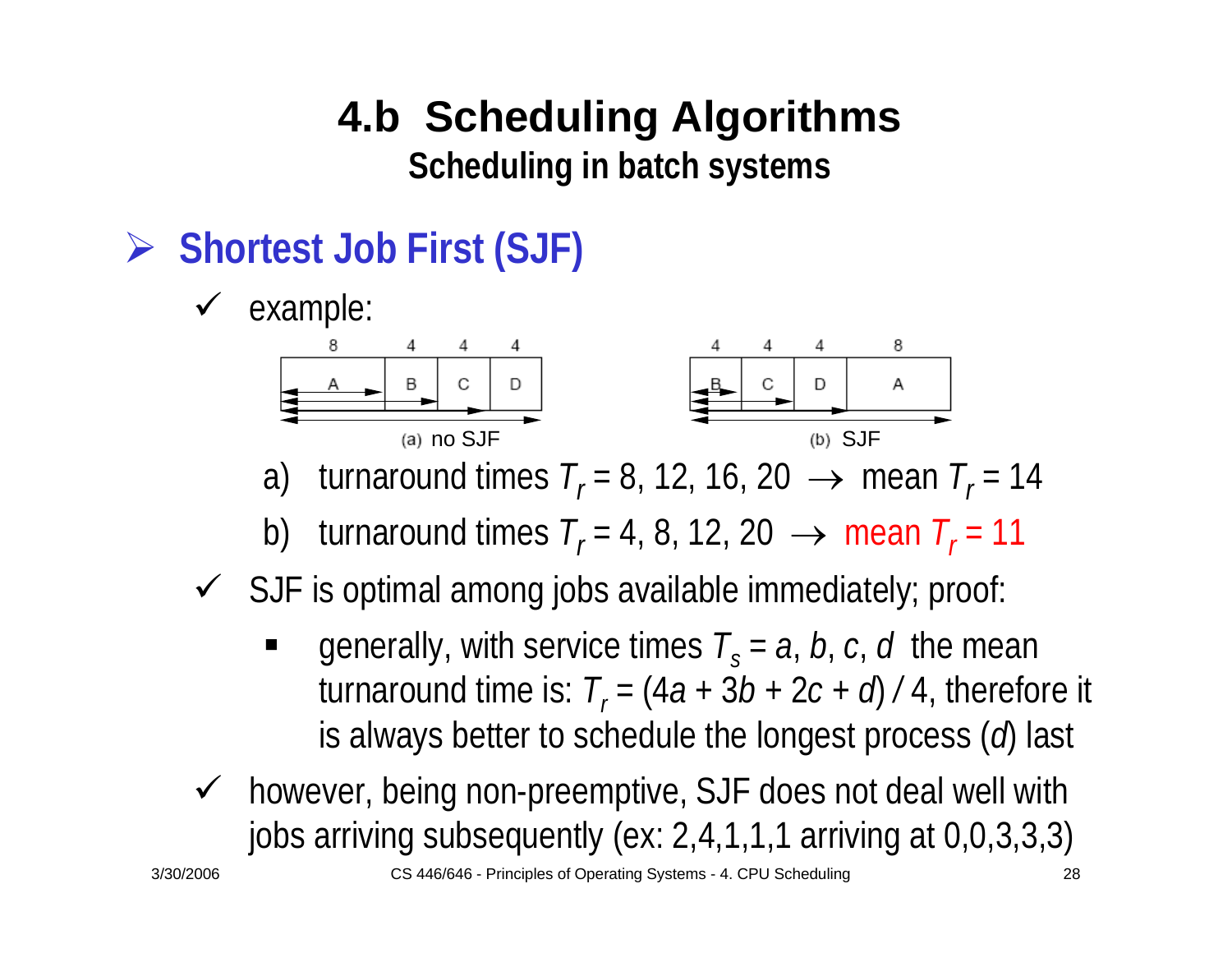#### **4.b Scheduling Algorithms Scheduling in batch systems**

- ¾ **Shortest Remaining Time (SRT)**
	- $\checkmark$ preemptive version of SJF, also assumes known run time
	- $\checkmark$ choose the process whose remaining run time is shortest
	- $\checkmark$ allows new short jobs to get good service



#### **SRT scheduling policy**

Stallings, W. (2004) *Operating Systems: Internals and Design Principles (5th Edition).*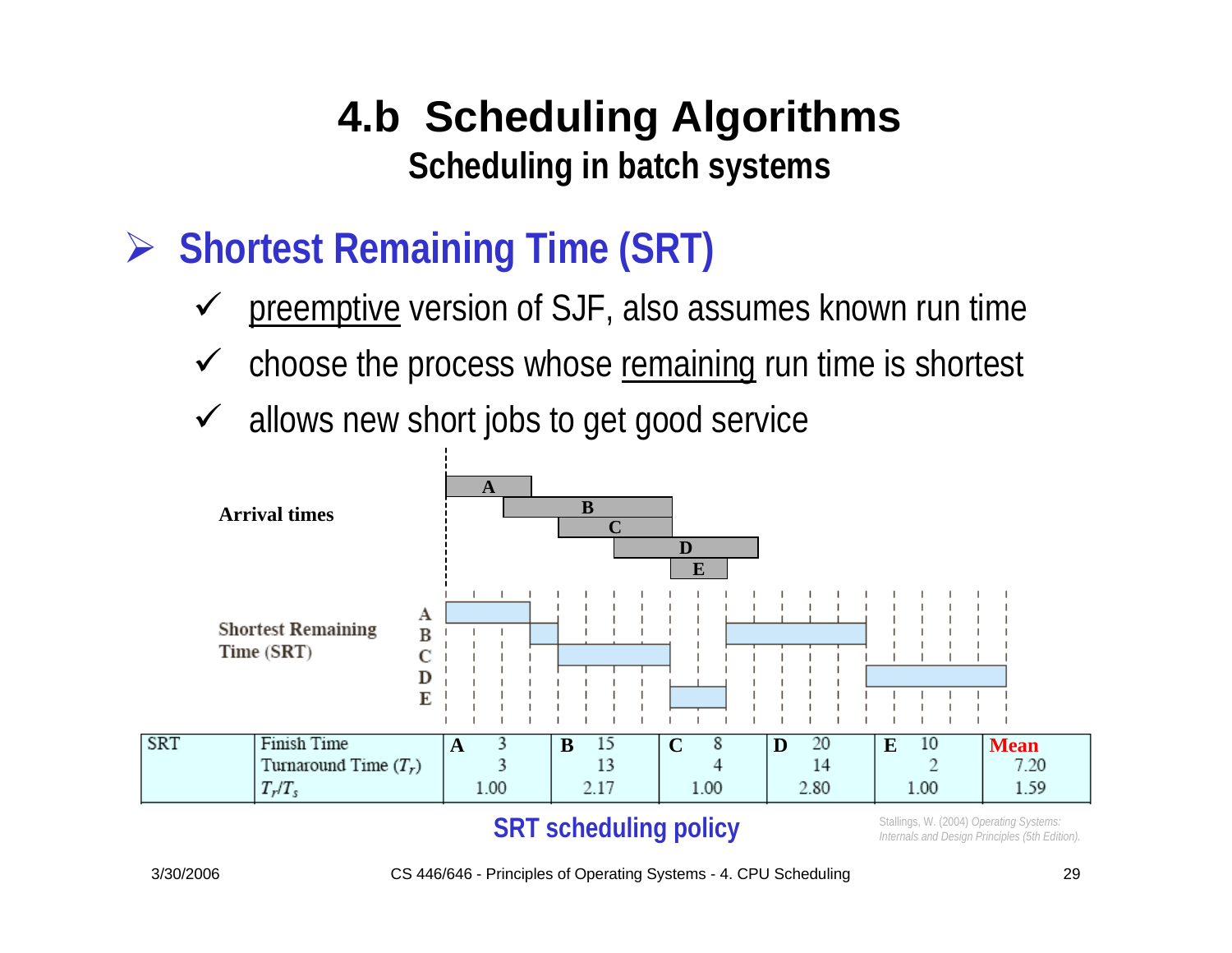### ¾ **Round-Robin (RR)**

- $\checkmark$ preemptive FCFS, based on a timeout interval, the **quantum** *q*
- $\checkmark$  the running process is interrupted by the clock and put last in a FIFO "Ready" queue; then, the first "Ready" process is run instead



#### **RR (***q* **= 1) scheduling policy**

Stallings, W. (2004) *Operating Systems: Internals and Design Principles (5th Edition).* 

3/30/2006 CS 446/646 - Principles of Operating Systems - 4. CPU Scheduling 30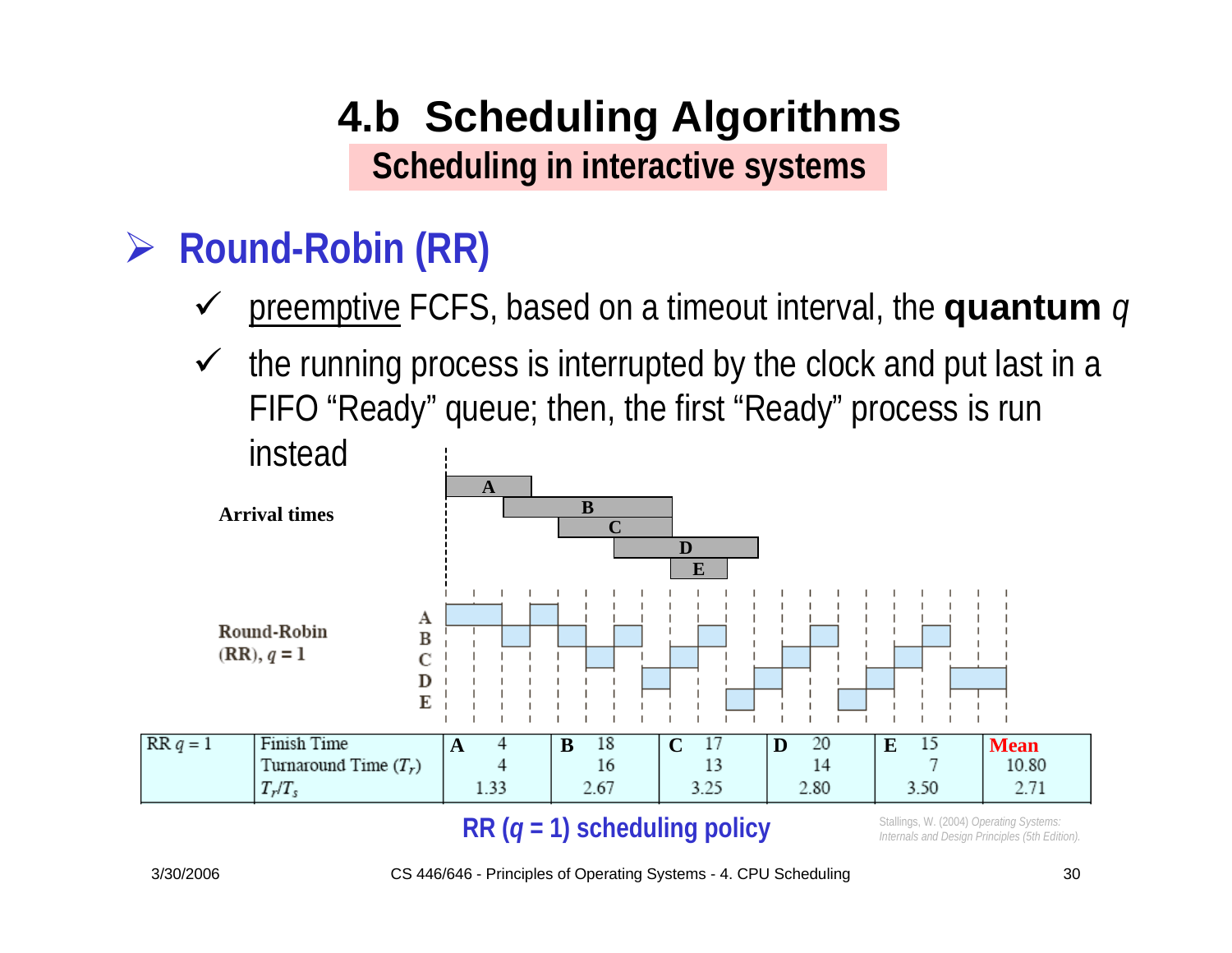### ¾ **Round-Robin (RR)**

 $\sqrt{ }$ a crucial parameter is the quantum *q* (generally ~10–100ms)

- *q* should be big compared to context switch latency (~10 $\mu$ s)
- ٠ *q* should be less than the longest CPU bursts, otherwise RR degenerates to FCFS  $\rightarrow$  typically at 80% of the distrib. tail



#### **RR (***q* **= 4) scheduling policy**

Stallings, W. (2004) *Operating Systems: Internals and Design Principles (5th Edition).* 

3/30/2006 CS 446/646 - Principles of Operating Systems - 4. CPU Scheduling 31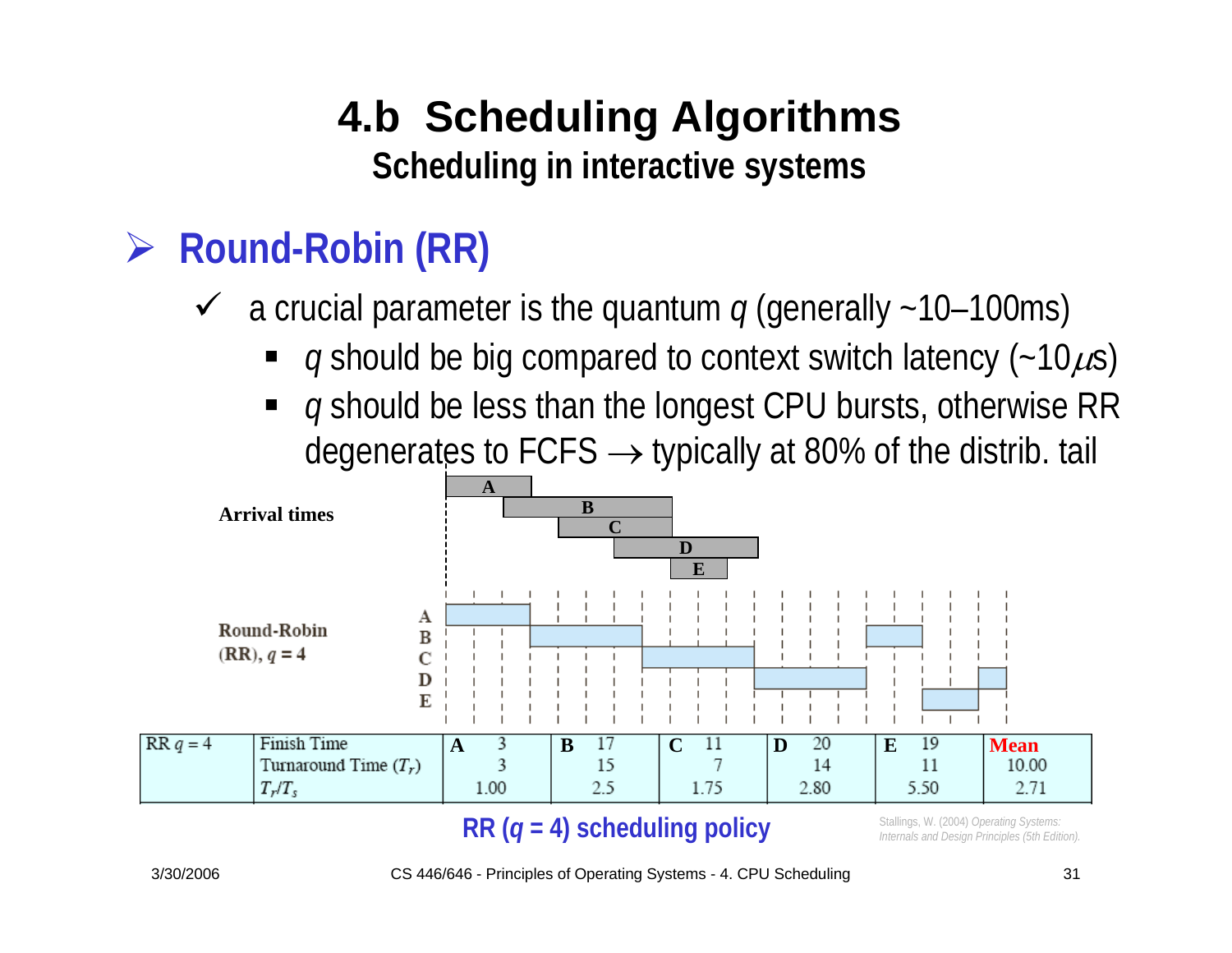# **4.b Scheduling Algorithms**

**Scheduling in interactive systems**

- ¾ **Shortest Process Next (SPN)**
	- $\checkmark$ same as SJF: pick the one that should finish the earliest
	- → *difference in the interactive system: the prediction about future duration is not known but estimated from past durations*



#### **SPN scheduling policy**

Stallings, W. (2004) *Operating Systems: Internals and Design Principles (5th Edition).*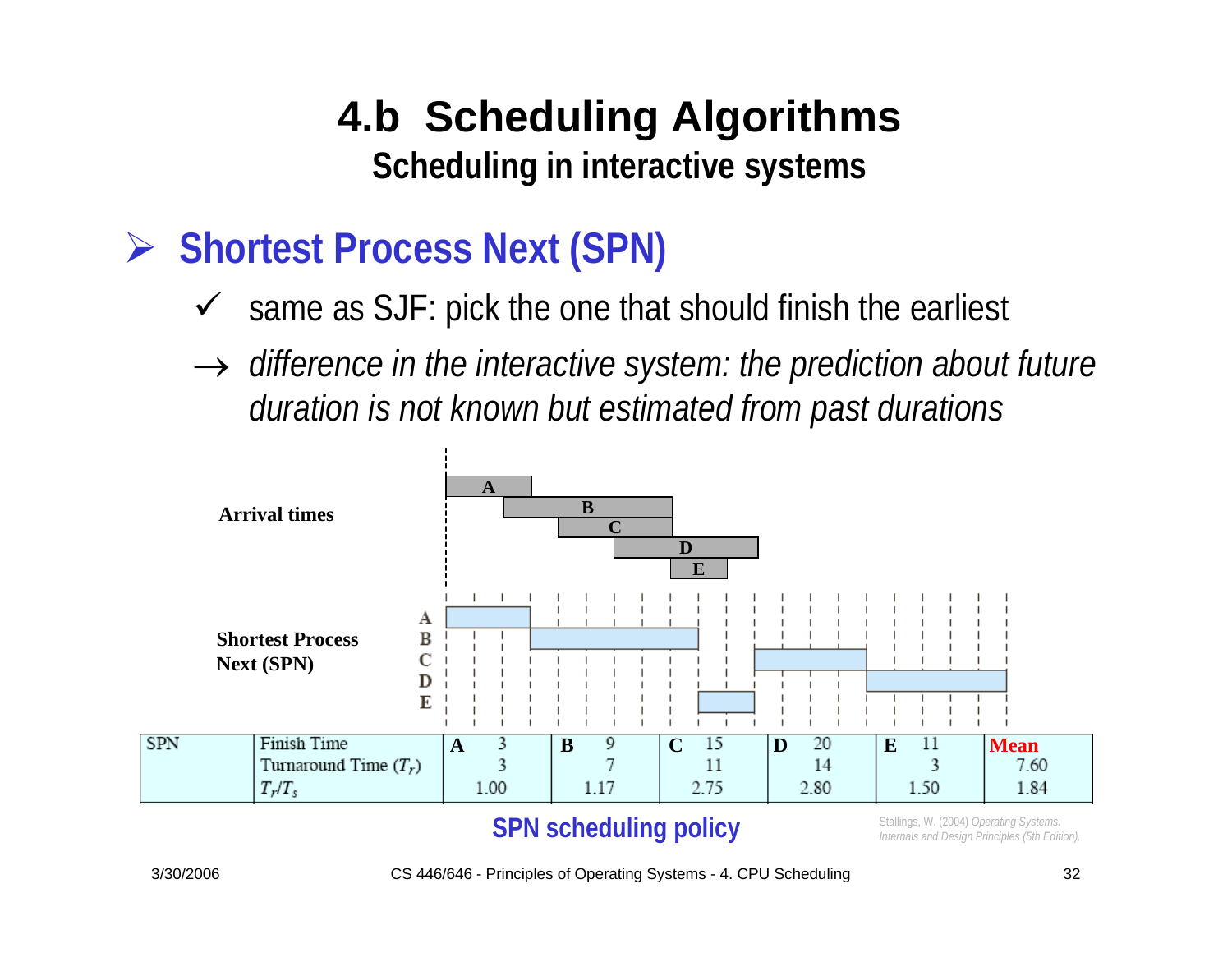- ¾ **Estimation of processing time from past**
	- $\checkmark$  predicted service time = simple averaging of past run times

$$
S(n+1) = (1/n) \sum T(i)
$$
  

$$
\Leftrightarrow S(n+1) = T(n)/n + (1 - 1/n) S(n)
$$

- $\checkmark$  exponential averaging, also called "aging"
	- ٠  $S(n + 1) = \alpha T(n) + (1 - \alpha) S(n), \quad 0 < \alpha \leq 1$
	- ٠ **n** high  $\alpha$  forgets past runs quickly
	- $\blacksquare$ low  $\alpha$  remembers past runs for a long time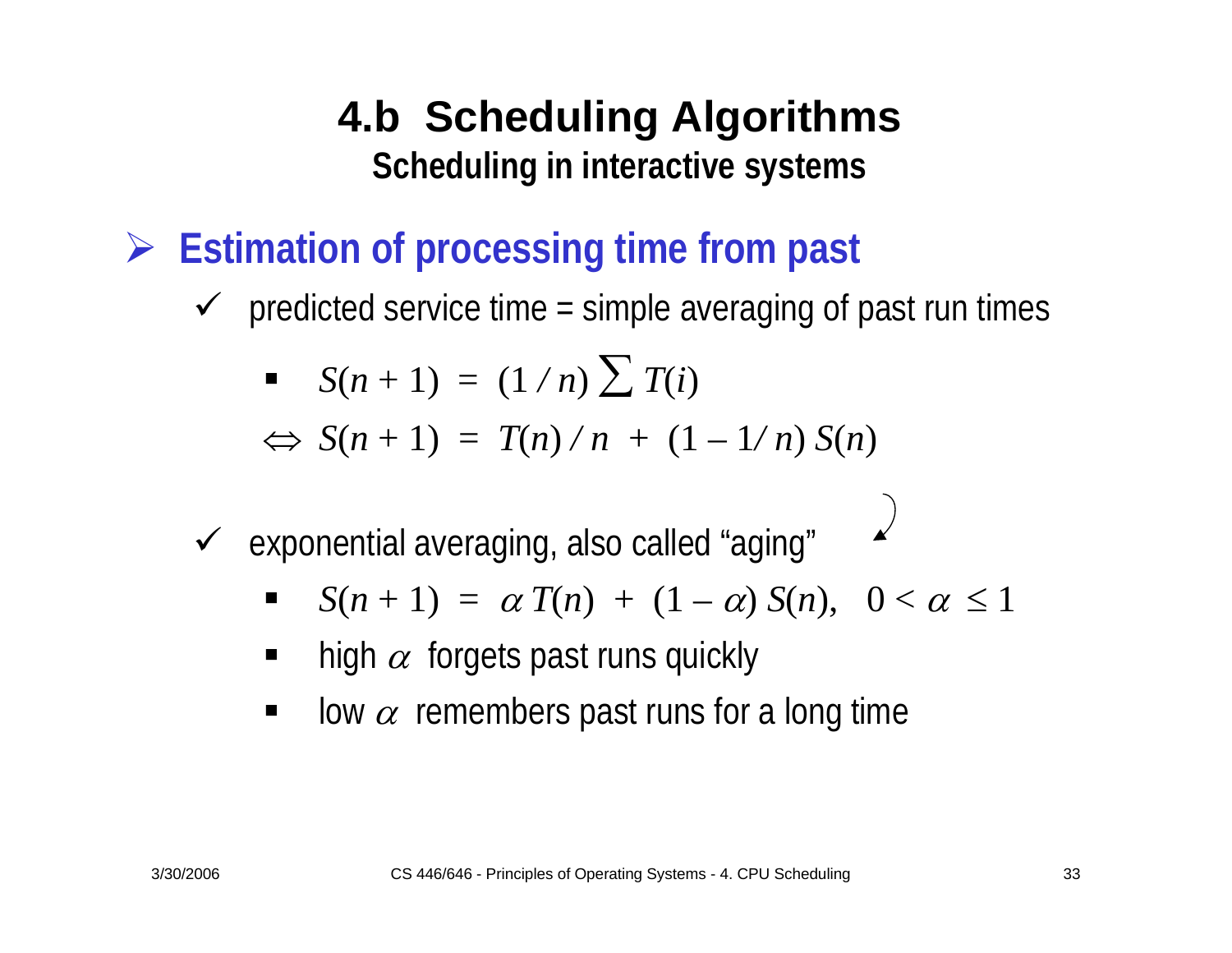¾ **Estimation of processing time from past**

 $\checkmark$ "aging" tracks changes in process behavior faster than the mean



**Example of exponential averaging in duration estimation** *Stallings, W. (2004) Operating Systems: Internals and Design Principles (5th Edition)* 

3/30/2006 CS 446/646 - Principles of Operating Systems - 4. CPU Scheduling 34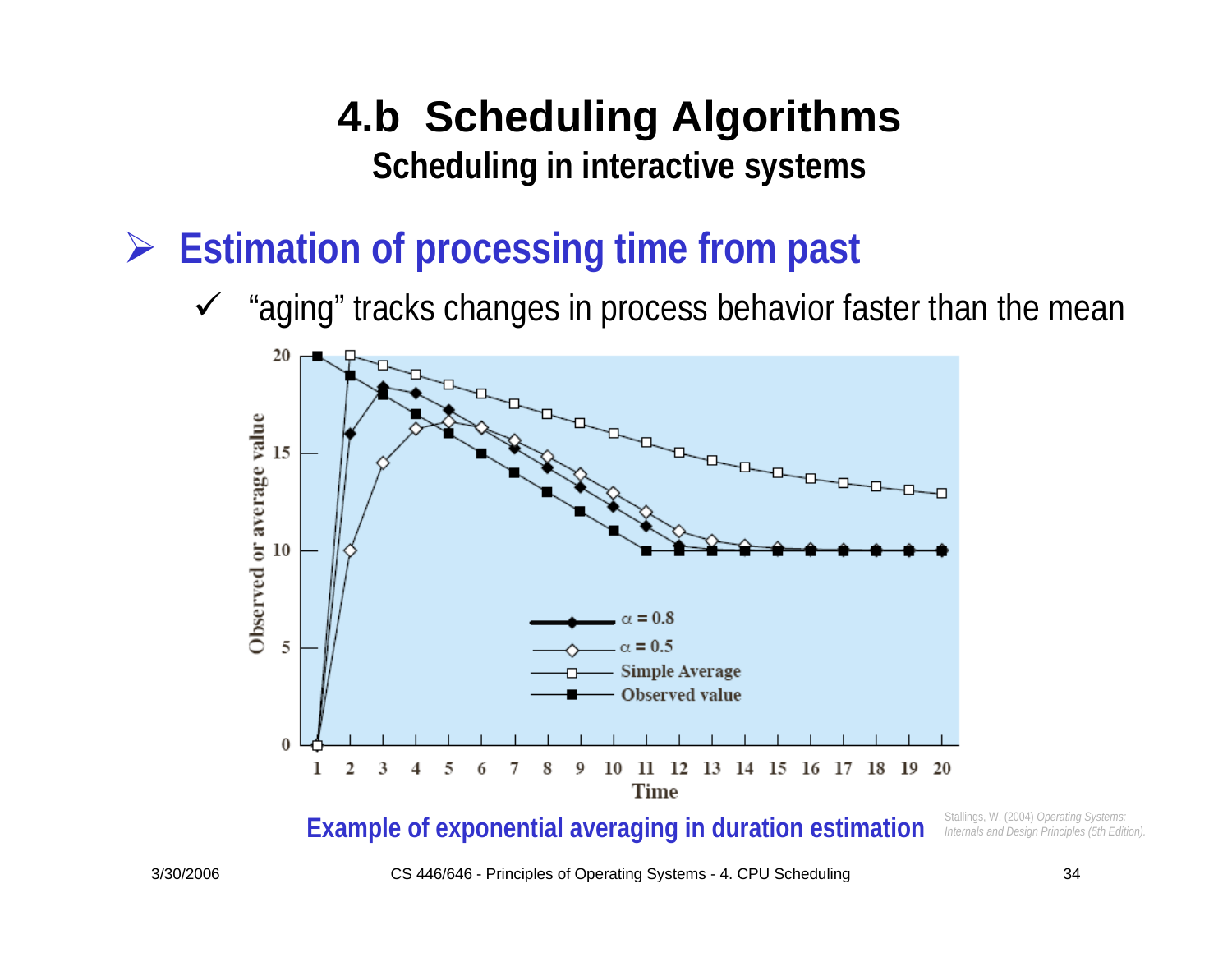- ¾ **Highest Response Ratio Next (HRRN)**
	- $\checkmark$  $\checkmark$  minimize the normalized turnaround time  $T_r/T_s$
	- $\rightarrow$  *compromise between FCFS, which favors long processes, and SPN, which favors short processes*



#### **HRRN scheduling policy**

Stallings, W. (2004) *Operating Systems: Internals and Design Principles (5th Edition).*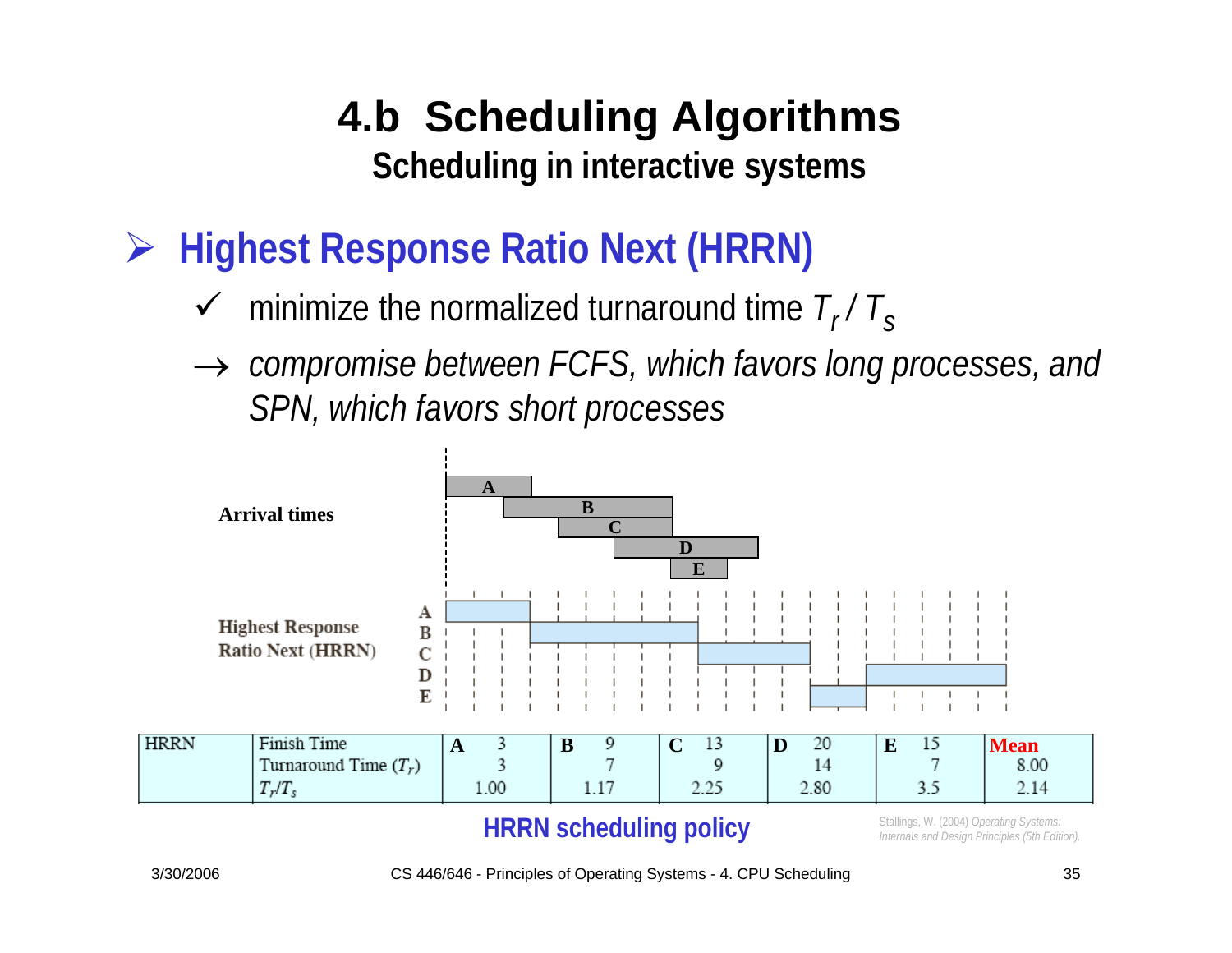# **4.b Scheduling Algorithms**

**Scheduling in interactive systems**

### ¾ **Priority Scheduling**

 $\checkmark$  several "Ready" process queues, with different priorities



#### **Priority queuing**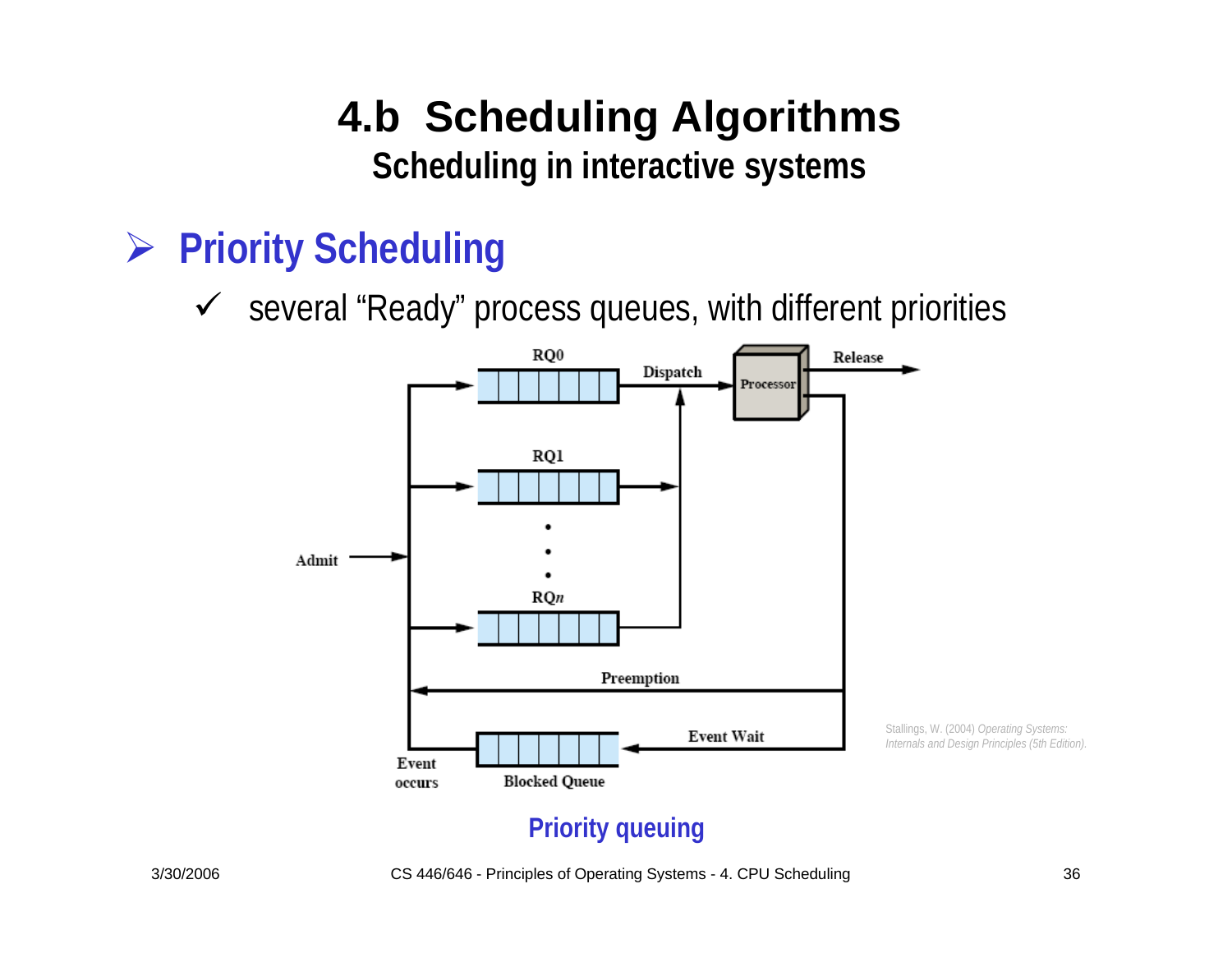# **4.b Scheduling Algorithms**

**Scheduling in interactive systems**

### ¾ **Priority Scheduling**

 $\sqrt{ }$  processes are assigned to queues based on their properties (memory size, priority, bound type, etc.)



3/30/2006 CS 446/646 - Principles of Operating Systems - 4. CPU Scheduling 37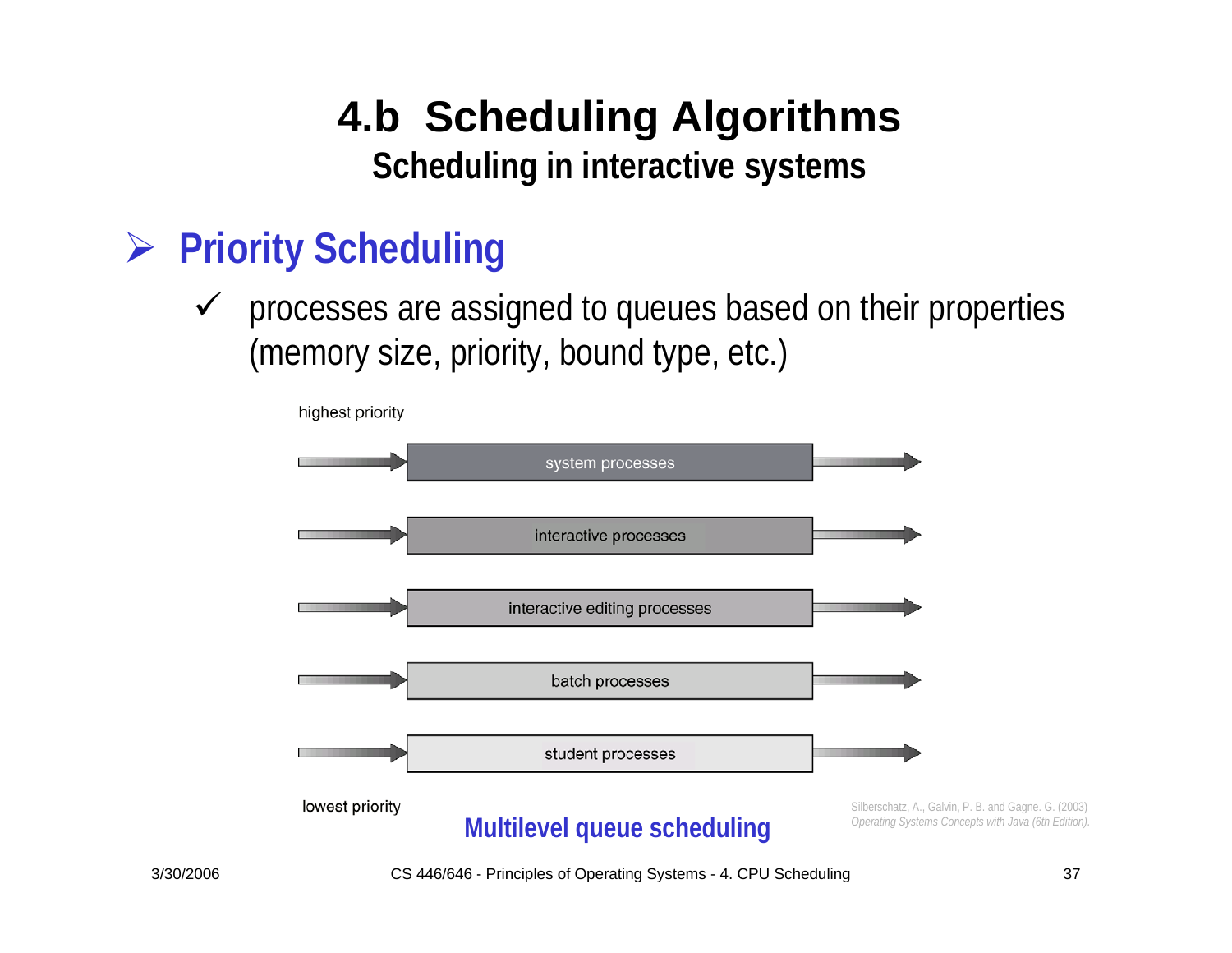- ¾ **Priority Scheduling with Feedback (FB)**
	- $\checkmark$ processes can be moved among queues
	- $\checkmark$ each queue has its own policy, generally RR with variable *q*(*Qi*)

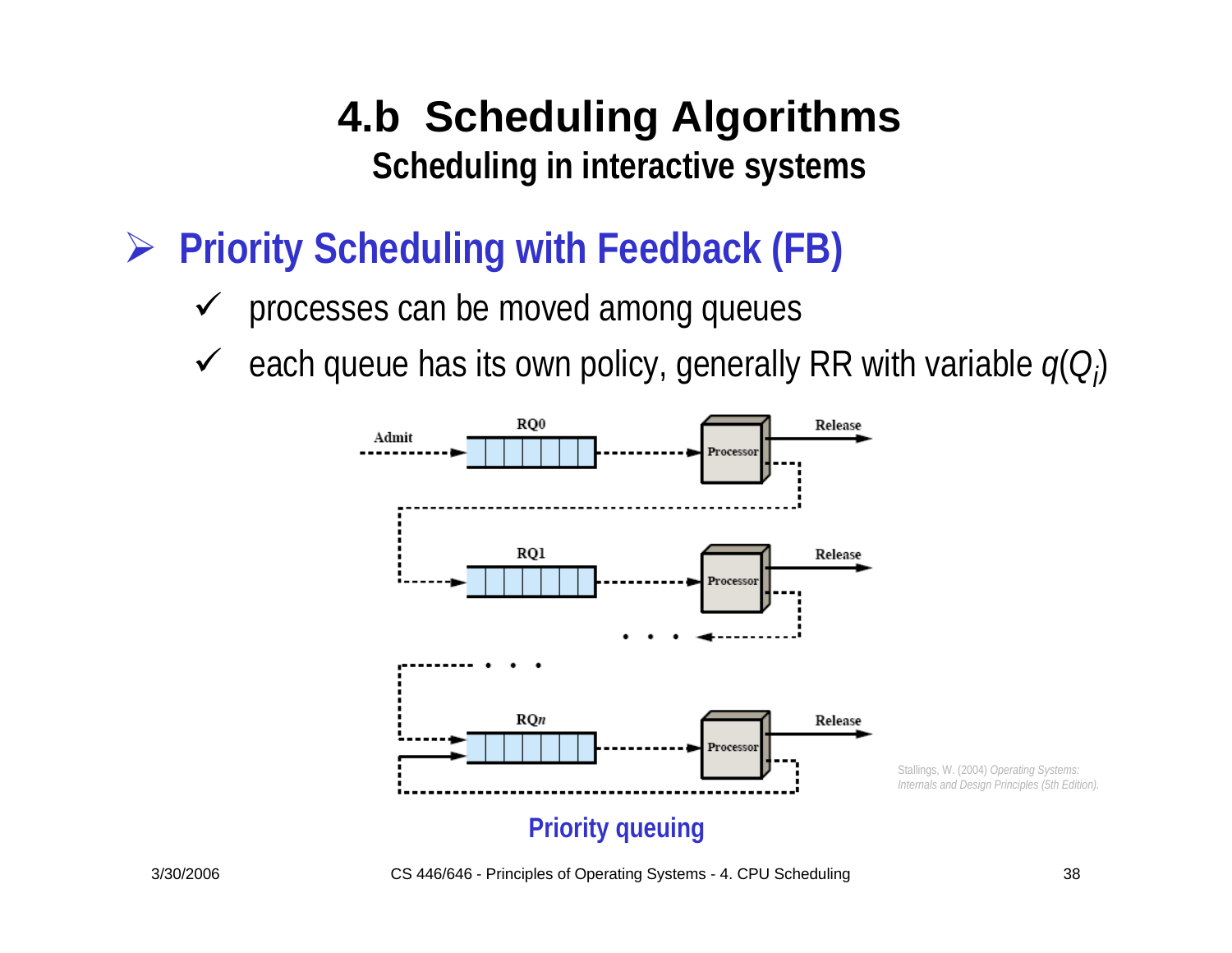¾**Priority Scheduling with Feedback (FB)**

- $\sqrt{ }$  each time a process is preempted, it is demoted to a lowerlevel queue
- $\checkmark$ tends to leave I/O-bound in higher priority queues, as desired



#### **FB (***q* **= 1) scheduling policy**

Stallings, W. (2004) *Operating Systems: Internals and Design Principles (5th Edition).* 

3/30/2006 CS 446/646 - Principles of Operating Systems - 4. CPU Scheduling 39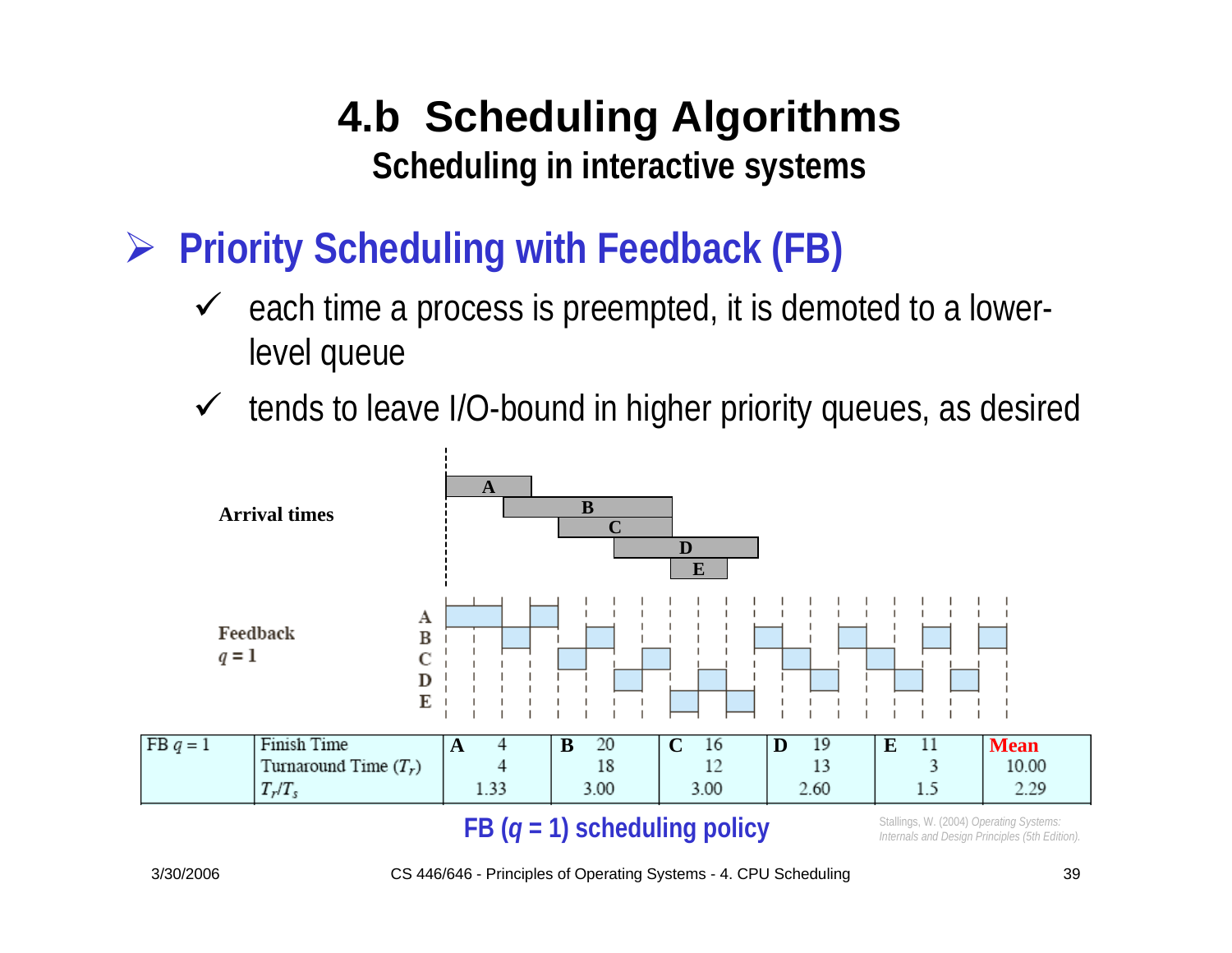¾**Priority Scheduling with Feedback (FB)**

- $\checkmark$  a uniform RR quantum for all queues might create starvation
- $\checkmark$  to compensate for increasing wait times in lower queue, increase  $q_i$  too; for example  $q = 2^i$



3/30/2006 CS 446/646 - Principles of Operating Systems - 4. CPU Scheduling 40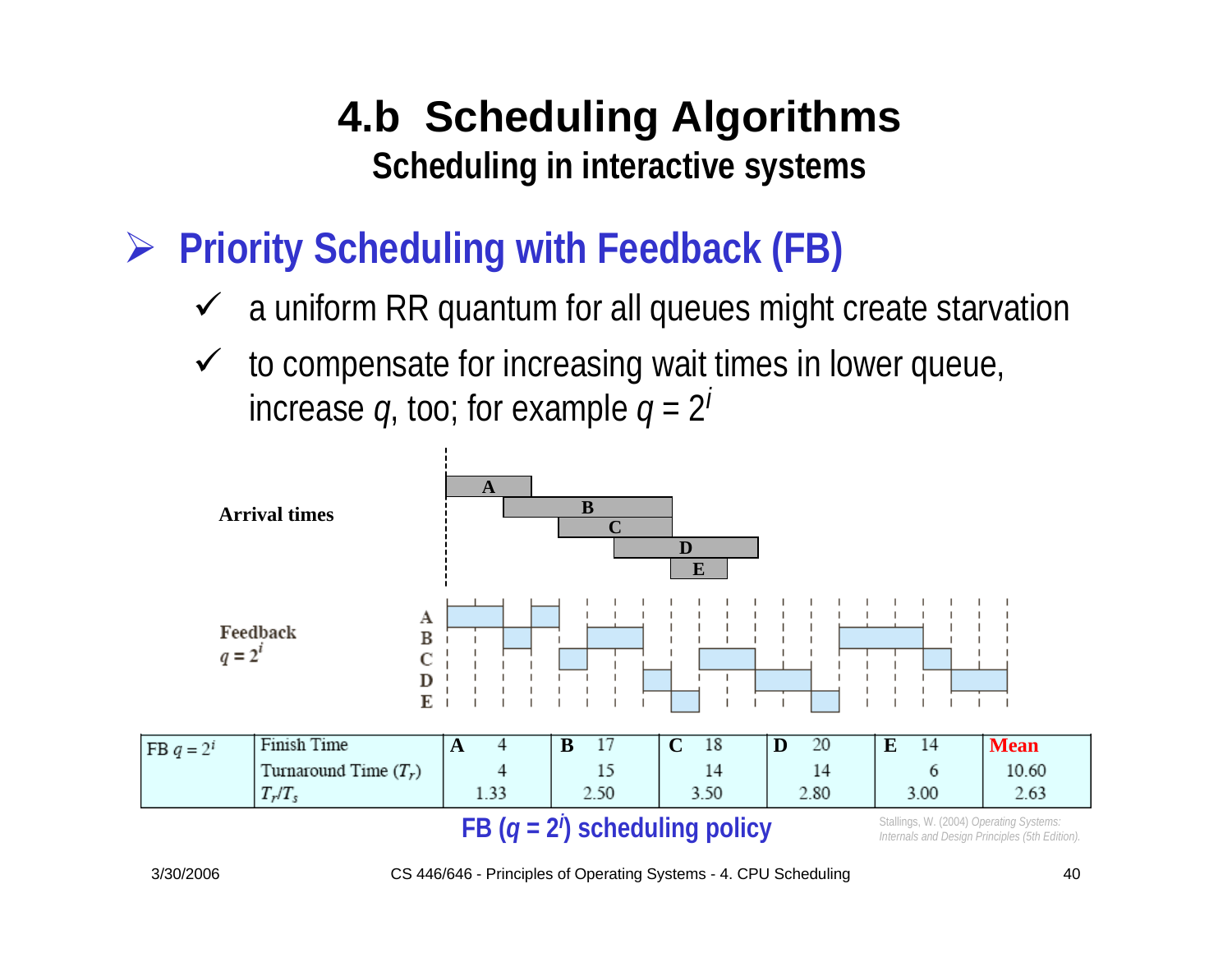## **4.b Scheduling Algorithms**

**Scheduling in interactive systems**

|              | Process                 | Α              | $\overline{B}$ | $\overline{C}$ | D    | $\overline{E}$ |       |
|--------------|-------------------------|----------------|----------------|----------------|------|----------------|-------|
|              | Arrival Time            | 0              | $\overline{c}$ | 4              | 6    | 8              |       |
|              | Service Time $(T_s)$    | 3              | 6              | 4              | 5    | $\overline{c}$ | Mean  |
| FCFS         | Finish Time             | 3              | 9              | 13             | 18   | 20             |       |
|              | Turnaround Time $(T_r)$ | 3              | 7              | 9              | 12   | 12             | 8.60  |
|              | $T_r/T_s$               | 1.00           | 1.17           | 2.25           | 2.40 | 6.00           | 2.56  |
| $RR q = 1$   | <b>Finish Time</b>      | 4              | 18             | 17             | 20   | 15             |       |
|              | Turnaround Time $(T_r)$ | 4              | 16             | 13             | 14   | 7              | 10.80 |
|              | $T_r/T_s$               | 1.33           | 2.67           | 3.25           | 2.80 | 3.50           | 2.71  |
| $RR q = 4$   | Finish Time             | 3              | 17             | 11             | 20   | 19             |       |
|              | Turnaround Time $(T_r)$ | 3              | 15             | 7              | 14   | 11             | 10.00 |
|              | $T_r/T_s$               | 1.00           | 2.5            | 1.75           | 2.80 | 5.50           | 2.71  |
| <b>SPN</b>   | Finish Time             | 3              | 9              | 15             | 20   | 11             |       |
|              | Turnaround Time $(T_r)$ | 3              | 7              | 11             | 14   | 3              | 7.60  |
|              | $T_r/T_s$               | 1.00           | 1.17           | 2.75           | 2.80 | 1.50           | 1.84  |
| <b>SRT</b>   | <b>Finish Time</b>      | 3              | 15             | 8              | 20   | 10             |       |
|              | Turnaround Time $(T_r)$ | 3              | 13             | 4              | 14   | 2              | 7.20  |
|              | $T_r/T_s$               | 1.00           | 2.17           | 1.00           | 2.80 | 1.00           | 1.59  |
| <b>HRRN</b>  | Finish Time             | 3              | $\overline{9}$ | 13             | 20   | 15             |       |
|              | Turnaround Time $(T_r)$ | 3              | 7              | 9              | 14   | 7              | 8.00  |
|              | $T_r/T_s$               | 1.00           | 1.17           | 2.25           | 2.80 | 3.5            | 2.14  |
| $FB q = 1$   | <b>Finish Time</b>      | 4              | 20             | 16             | 19   | 11             |       |
|              | Turnaround Time $(T_r)$ | 4              | 18             | 12             | 13   | 3              | 10.00 |
|              | $T_r/T_s$               | 1.33           | 3.00           | 3.00           | 2.60 | 1.5            | 2.29  |
| FB $q = 2^i$ | Finish Time             | 4              | 17             | 18             | 20   | 14             |       |
|              | Turnaround Time $(T_r)$ | $\overline{4}$ | 15             | 14             | 14   | 6              | 10.60 |
|              | $T_r/T_s$               | 1.33           | 2.50           | 3.50           | 2.80 | 3.00           | 2.63  |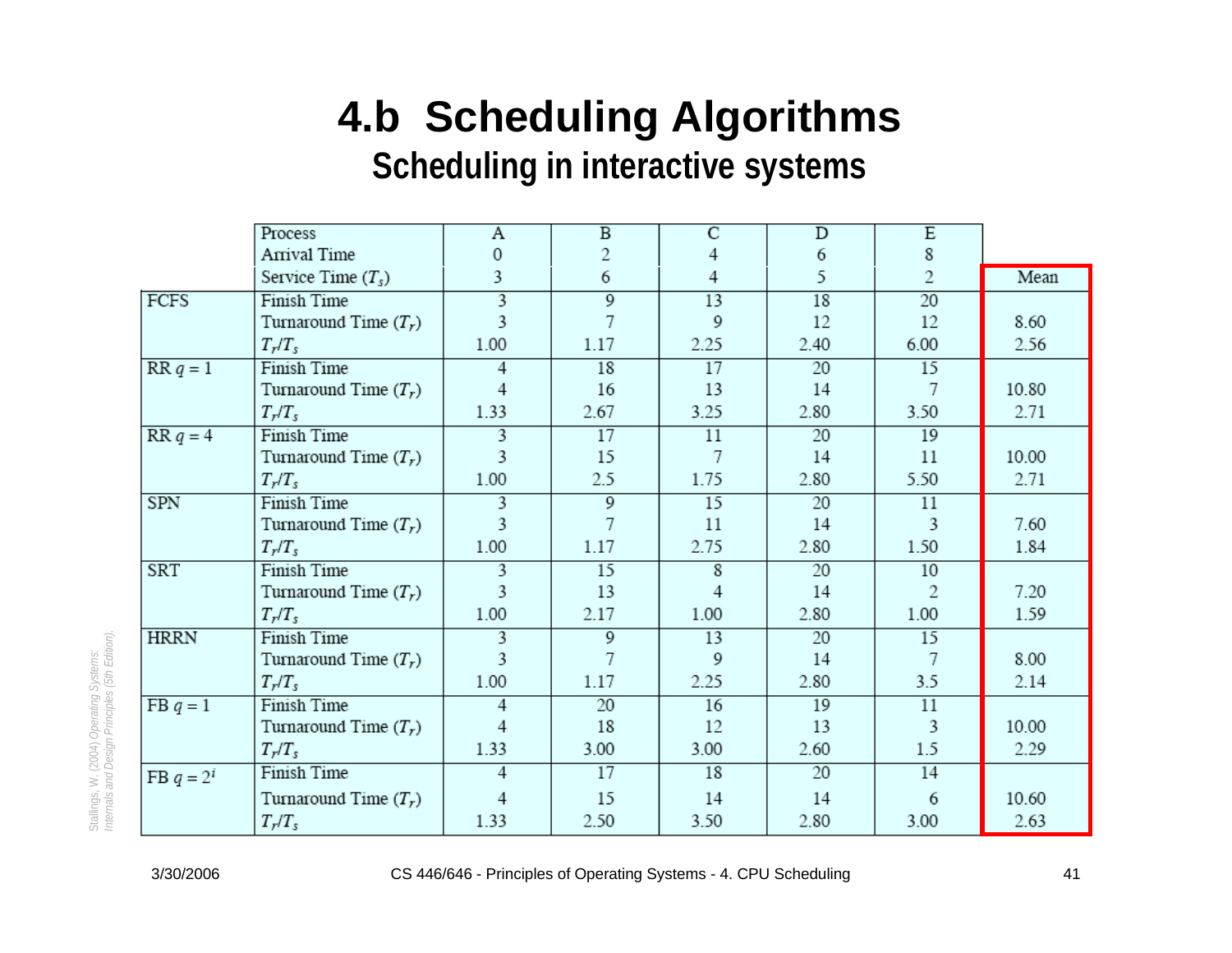# **4.b Scheduling Algorithms**

**Scheduling in interactive systems**

- ¾ **Traditional UNIX scheduling**
	- $\checkmark$  multilevel feedback using RR within each of the priority queues
	- $\checkmark$ typically 1-second preemption timeout
	- $\checkmark$ system of integer priorities recomputed once per second
	- $\sqrt{ }$  a base priority divides processes into fixed bands of priority levels; in decreasing order:
		- swapper
		- block I/O device control
		- file manipulation
		- character I/O device control
		- user processes